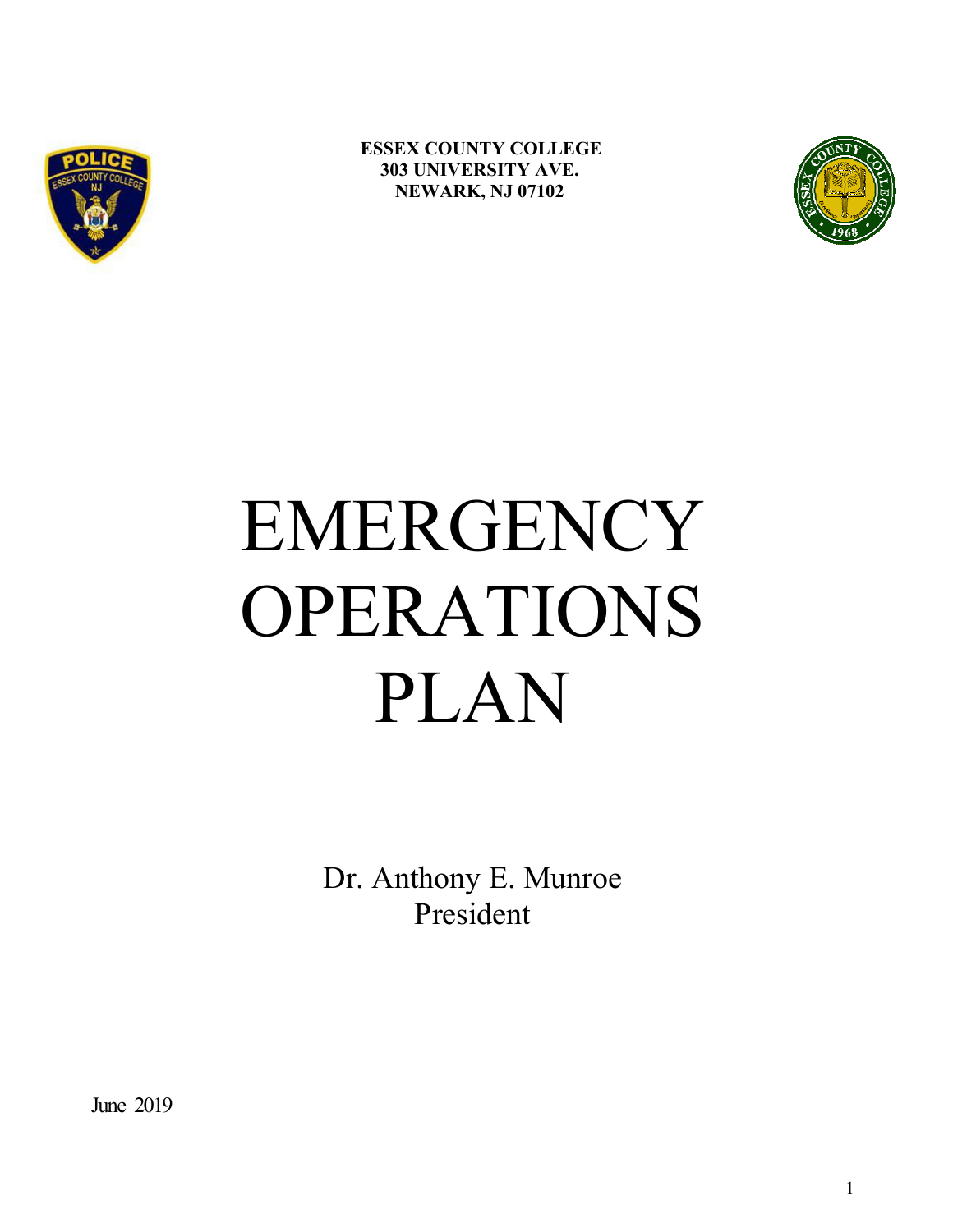# **Essex County College Emergency Operations Plan**

**Updated June 2019**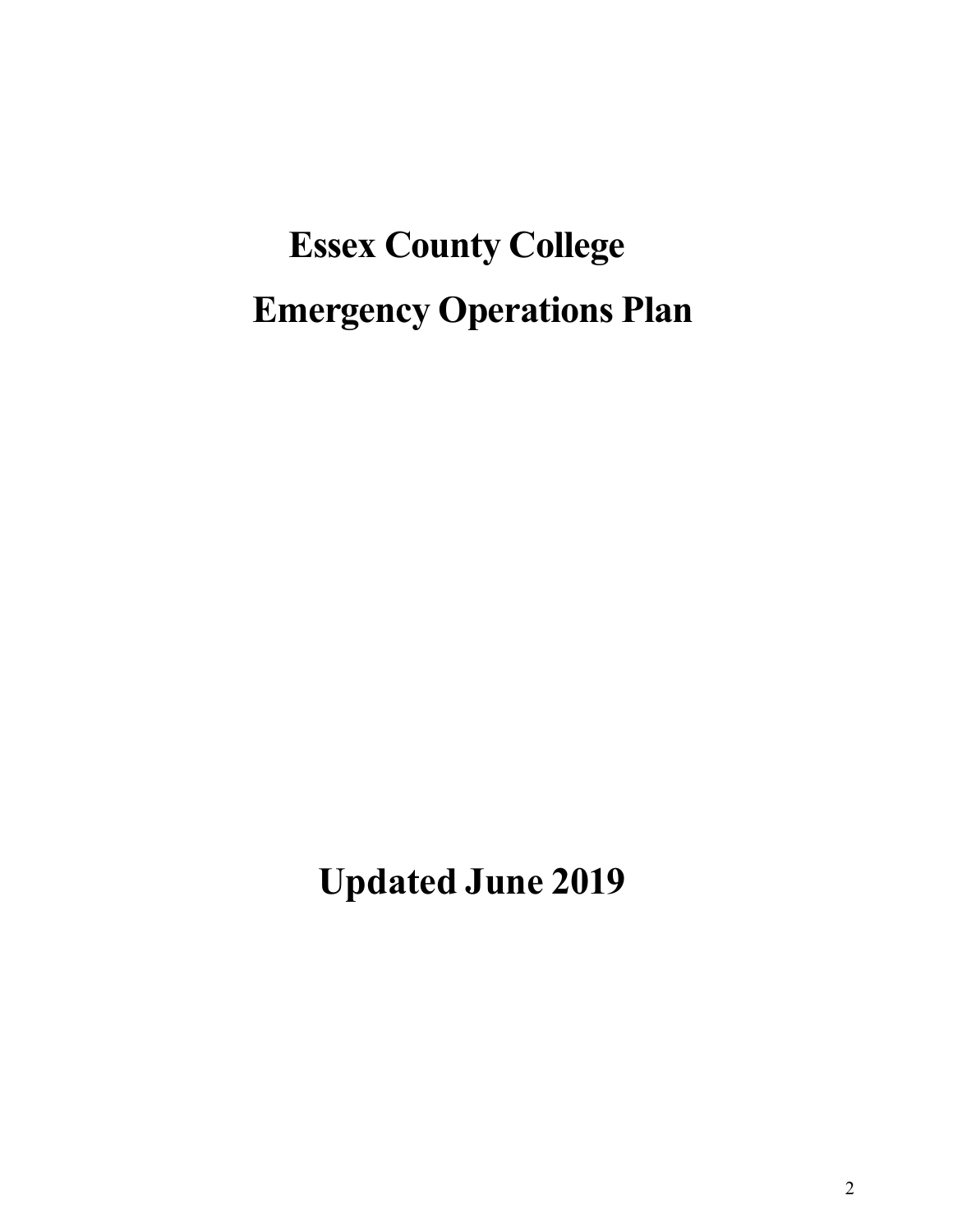# **TABLE OF CONTENTS**

| SECTION 5: BIOLOGY/CHEMISTRY SAFETY AND SECURITY21 |  |
|----------------------------------------------------|--|
|                                                    |  |
|                                                    |  |
|                                                    |  |
|                                                    |  |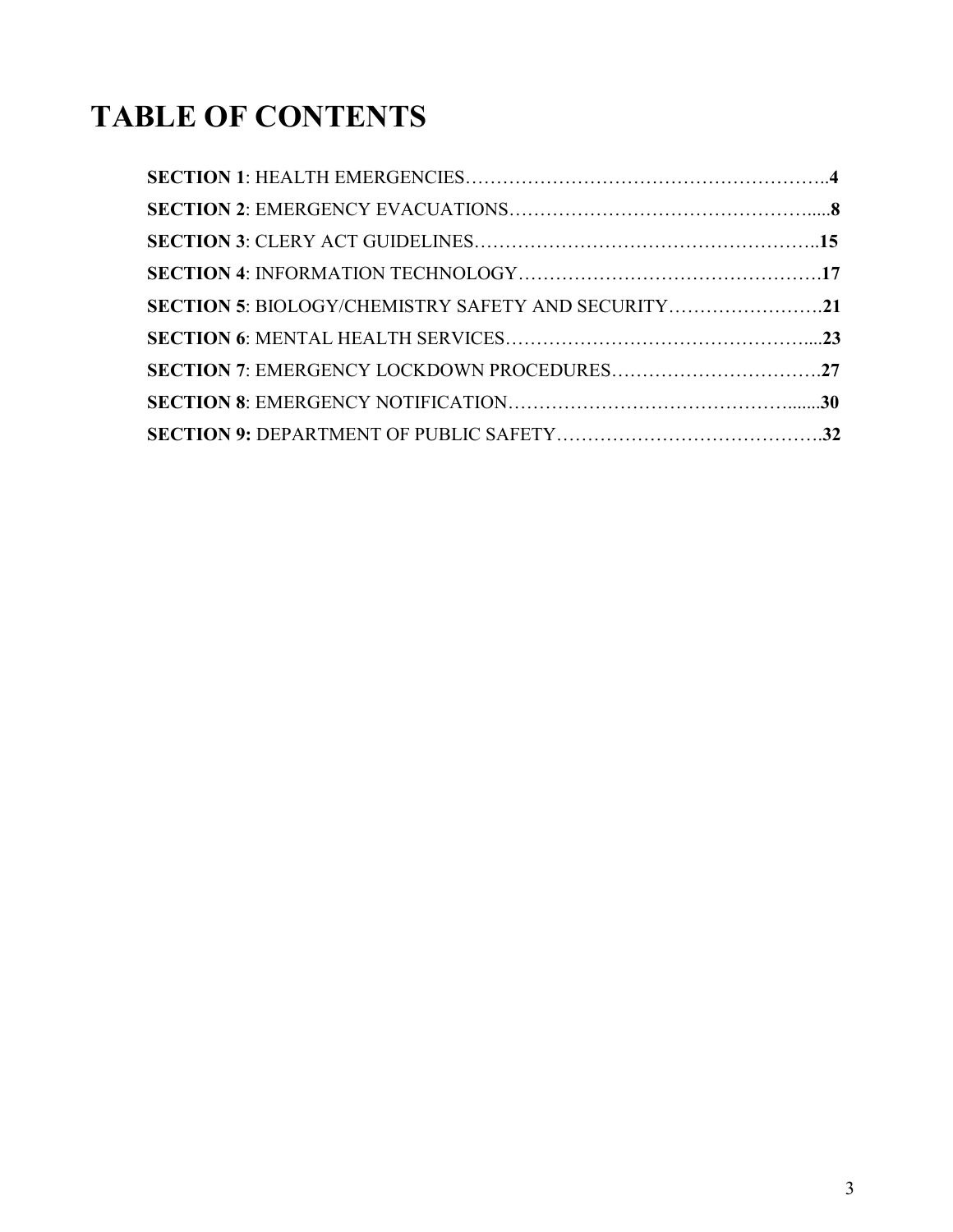**Health Emergencies**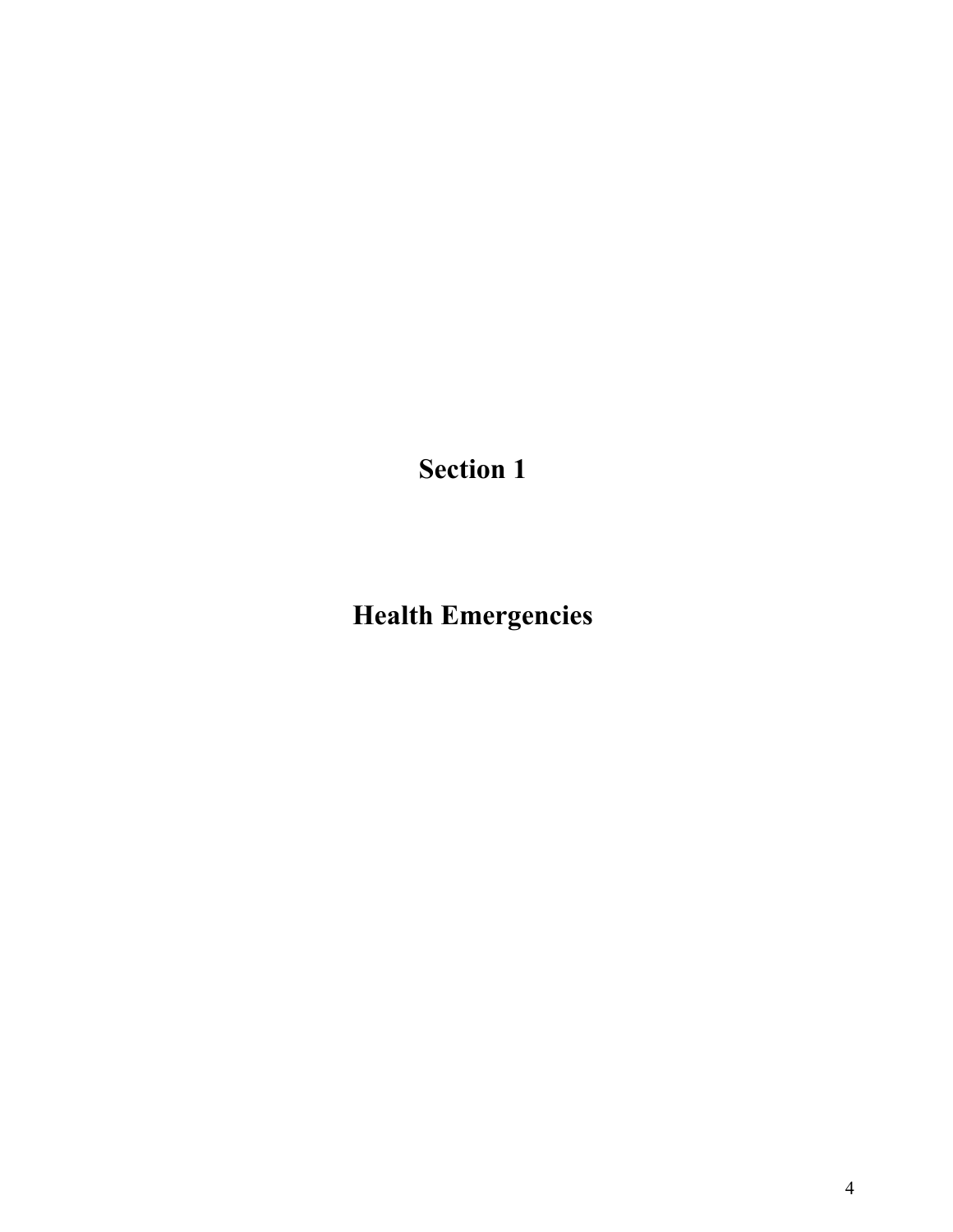- I. **Reporting** All health incidents on either campus must be immediately reported by telephone, or other appropriate means, to the Department of Campus Police/Security (herein referred to as "Security") (973) 877-3312/3135.
	- A. Security will maintain a log of all such reports, which will be publicly accessible, upon request.
	- B. Security will be responsible for evaluation of the report for the appropriate follow-up, to include informing the Office of the Executive Director of the Division of Administrative Services, the Office of the President and other administrative offices, as deemed necessary and appropriate.
	- C. The primary source of emergency health care at the Newark campus is the University of Medicine and Dentistry of New Jersey (UMDNJ), with which the college has a long-standing and tested relationship. UMDNJ has a state-of-the-art emergency room/trauma center, is a state-approved mental health screening center, and its University Behavioral Healthcare Center is renowned for its psychiatric outpatient treatment operations. Police/Security at the West Essex Campus will make a determination regarding which kind of health care is needed (i.e., physical or mental), and will refer accordingly.
- II. **Emergency Notification** -The proper government authorities will be notified by the Director of Public Safety with respect to the nature of particular emergencies which may affect the College population or surrounding communities. These will include, but not be limited to, fire, riot and/or environmental hazards.
- III. **Transportation** Security will make a determination as to when, how and where to transport the victim. Security will secure said transportation. Individuals will be transported to a medical facility or other location designated by the Director of Public Safety. (In the absence of an Office of Health Services, those Police/Security personnel with advanced training in first aid will make determinations in close contact with the Office of the Executive Director-Administrative Services.)

# IV. **Individuals in Need of Assistance**

- A. The Newark Campus
	- 1. To obtain help for a person in an emergency situation, immediately telephone the Department of Campus Police/Security at extension 3312/3135.
	- 2. If there is no telephone available or use of a telephone is impracticable, dispatch someone to get the nearest Security Officer.
	- 3. Security will dispatch at least one officer to the emergency site to aid until senior Security personnel arrive.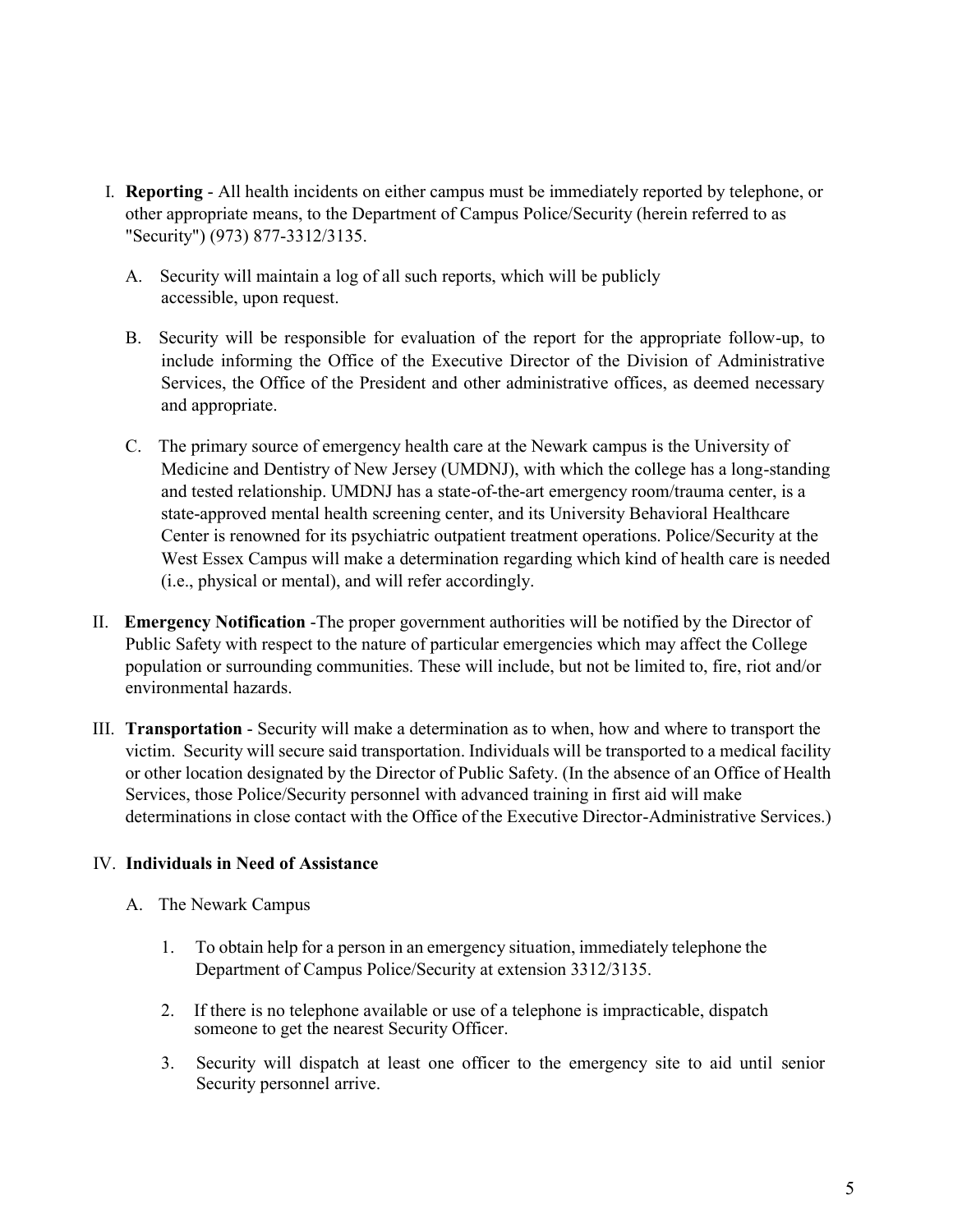- 4. The Director of Public Safety will proceed to the site after being informed of the following circumstances:
	- a) Any episode of convulsion, unconsciousness, accidents or other conditions where movement of the individual may be hazardous such as complaints of chest pains, head, neck, or back injury;
	- b) Episodes of disruptive behavior; and/or
	- c) Where emergency health care may be warranted.
- 5. When treatment occurs at the site, Security will clear the area of all persons not directly involved in the subject's care.
- 6. Security will make the necessary arrangements in order to secure emergency transportation for the sick or injured individual, as deemed necessary.
- 7. If a student or employee is injured or ill, but does not require emergency transportation and is unable to provide for his/her own transportation, Security will make a determination regarding reasonable transportation accommodations.
- B. Child Development Center
	- 1. The Director of the Child Development Center will immediately notify the parent or legal guardian of any child who is ill or injured. In such instances, both the Executive Director of the Division of Administrative Services and the Director of Public Safety will also be apprised of the situation immediately.
- C. West Essex Campus
	- 1. To obtain help for a person in an emergency situation, immediately telephone Police/Security.
	- 2. If there is no telephone available or use of a telephone is impracticable, dispatch someone to get the nearest Security Officer.
	- 3. Security will dispatch at least one officer to the emergency site. If a medical emergency exists, the officer, in concert with the Associate Dean of the West Essex Campus, will evaluate the situation and obtain the appropriate medical assistance and/or transport the subject to a designated health care facility.
	- 4. The Director of Public Safety will proceed to the site or designated area after being informed of the following circumstances:
		- a) Any episode of convulsion, unconsciousness, accidents or other conditions where movement of the individual may be hazardous such as complaints of chest pains, head, neck, or back injury;
		- b) Episodes of disruptive behavior; and/or
		- c) Where emergency health care may be warranted.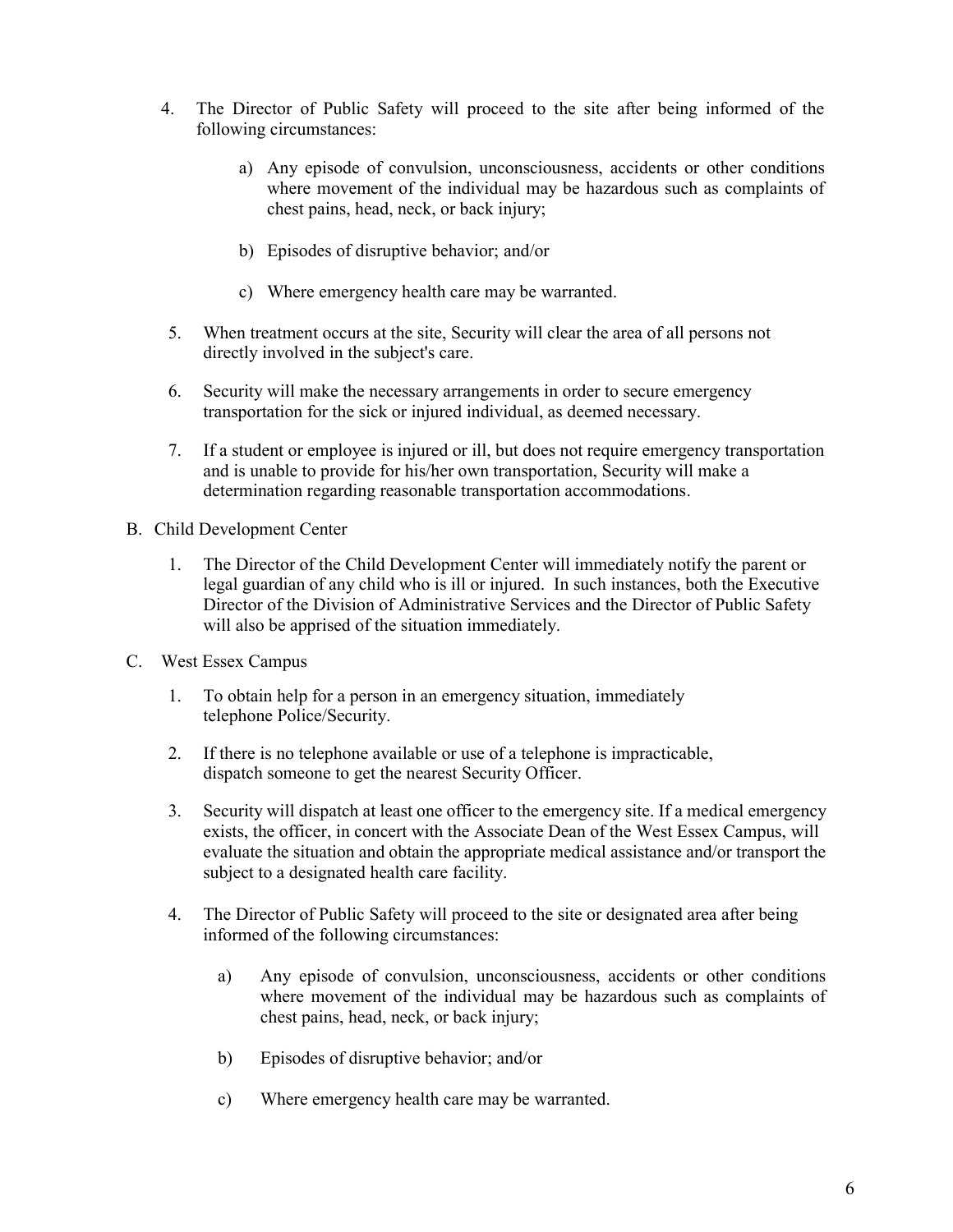- 5. When treatment occurs at the site, Security will clear the area of all persons not directly involved in the subject's care.
- 6. If a student or employee is injured or ill, but does not require emergency transportation and is unable to provide for his/her own transportation, Security will make a determination regarding reasonable transportation accommodations.
- V. Disruptive Behavior Emergencies
	- A. When an individual is disrupting an office or classroom situation and does not respond appropriately to the person in charge of the area, this may be a psychiatric emergency in which someone's life and/or well-being is in imminent danger or it may merely be an exhibition of extremely disruptive behavior. Misuse of drugs or alcohol may be underlying factors.
		- 1. Security will be notified immediately and be advised of the nature of the emergency.
		- 2. Security will clear the area, establish privacy for the person.
		- 3. Security will evaluate the seriousness of the situation upon their arrival on the scene and determine the options available for assisting the person in need.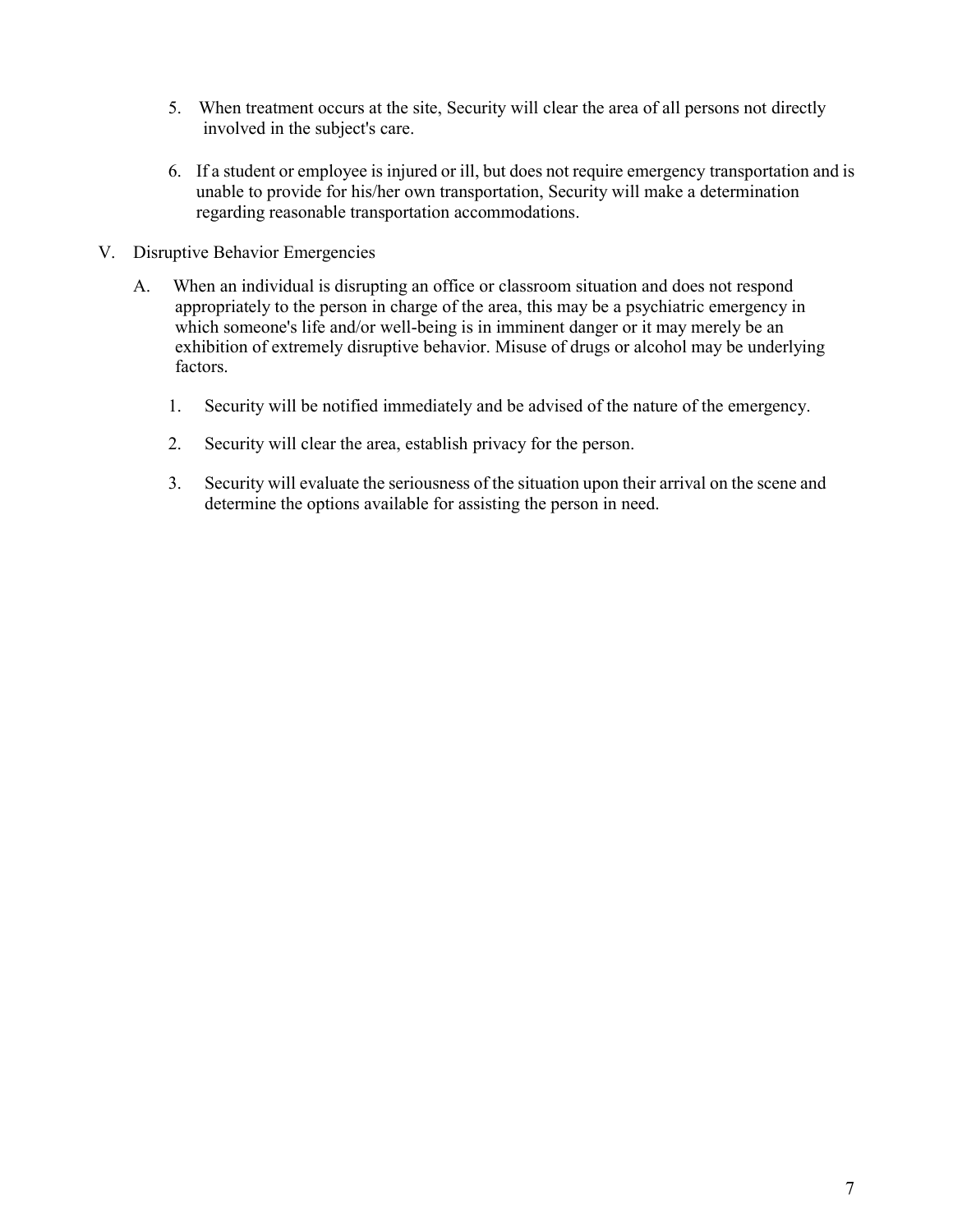**Emergency Evacuations**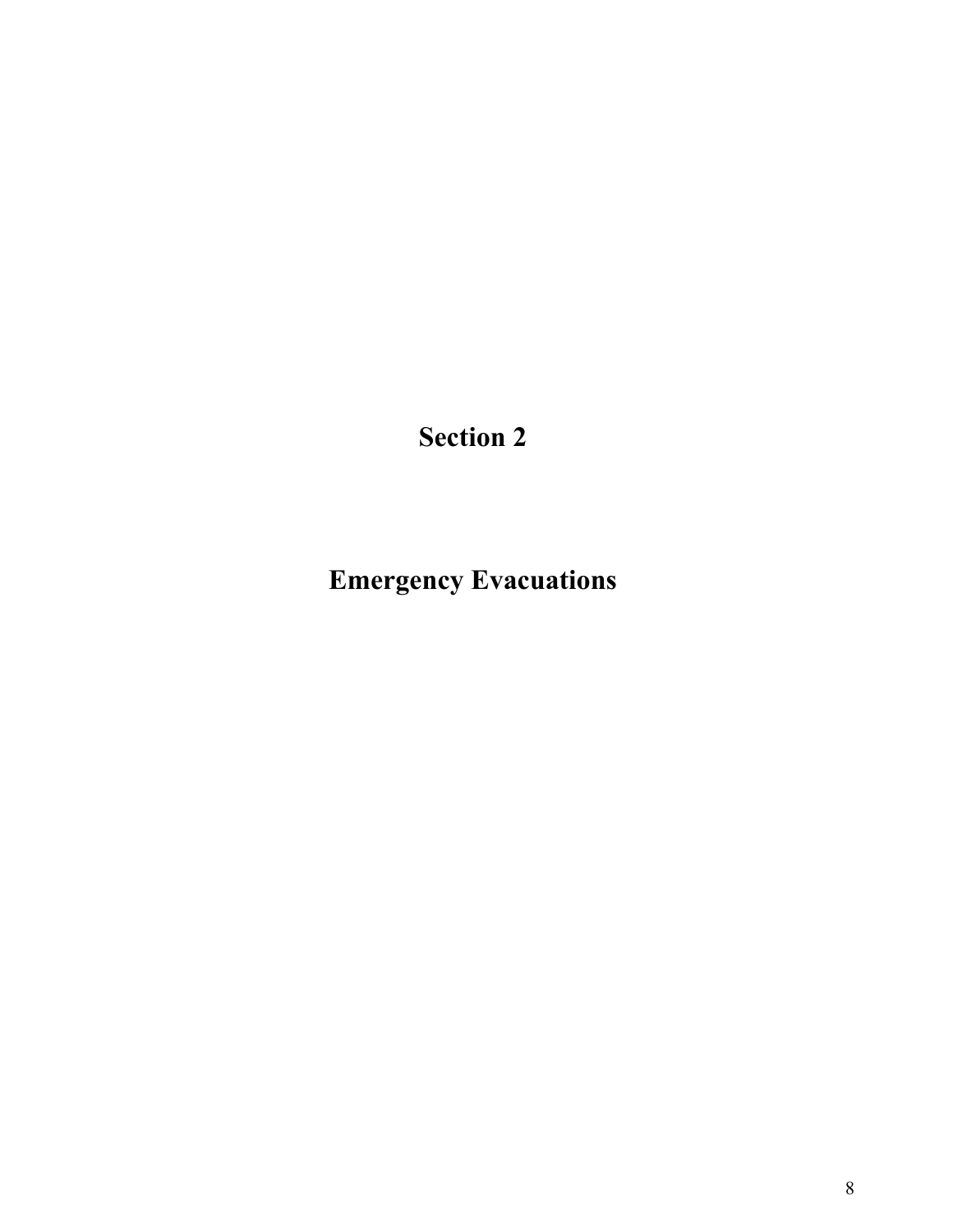## **I. FIRE EMERGENCY AND EVACUATION**

A. When a fire alarm is activated, the dispatcher will immediately determine the location of the alarm and dispatch a Police Officer or a Security Guard and supervisor to investigate and report the conditions.

B. If the alarm is caused by a small fire, Security personnel will locate a fire extinguisher and extinguish the fire.

C. If the alarm is a false alarm, the alarm will be silenced and an announcement to disregard the alarm will be made on the public address system.

D. If there is a need to evacuate any of the College's structures, or portions thereof, that decision will be made by the President, Executive Director of the Division of Administrative Services and/or the Director of Public Safety.

E. In the event of an evacuation due to fire, the elevators will automatically be disabled. Security personnel will be dispatched to the designated area to assist with the evacuation and direct evacuees to the nearest exit or stairway.

F. The dispatcher will check the roster of differently abled persons maintained at security headquarters and dispatch security guards to their locations to give assistance.

G. A Police Officer will be dispatched to the Bursar's Office to assist until all monies are secured.

H. The public address system will be utilized to give directions and urge the evacuees to remain calm and not to run.

I. Evacuees will be directed to assemble on the opposite sides of the streets from the College to avoid interference with firefighting and rescue efforts.

J. In the event of inclement weather, evacuees will be directed to the Essex County Court House, Essex County Vocational High School, or the Physical Education Building, if that structure is not in danger.

K. Faculty should take attendance at the beginning of each class so that all persons may be accounted for after an evacuation. The instructor should evacuate the class and bring the roster to account for all students. It is preferable that doors are closed, but not locked, as classrooms are evacuated and the instructor ensures that the classroom is empty. The instructor should regroup the class at the evacuation site. Any student(s) unaccounted for should be reported to security.

L. Except in inclement weather, the following locations will be the assembly points after evacuation for students and employees: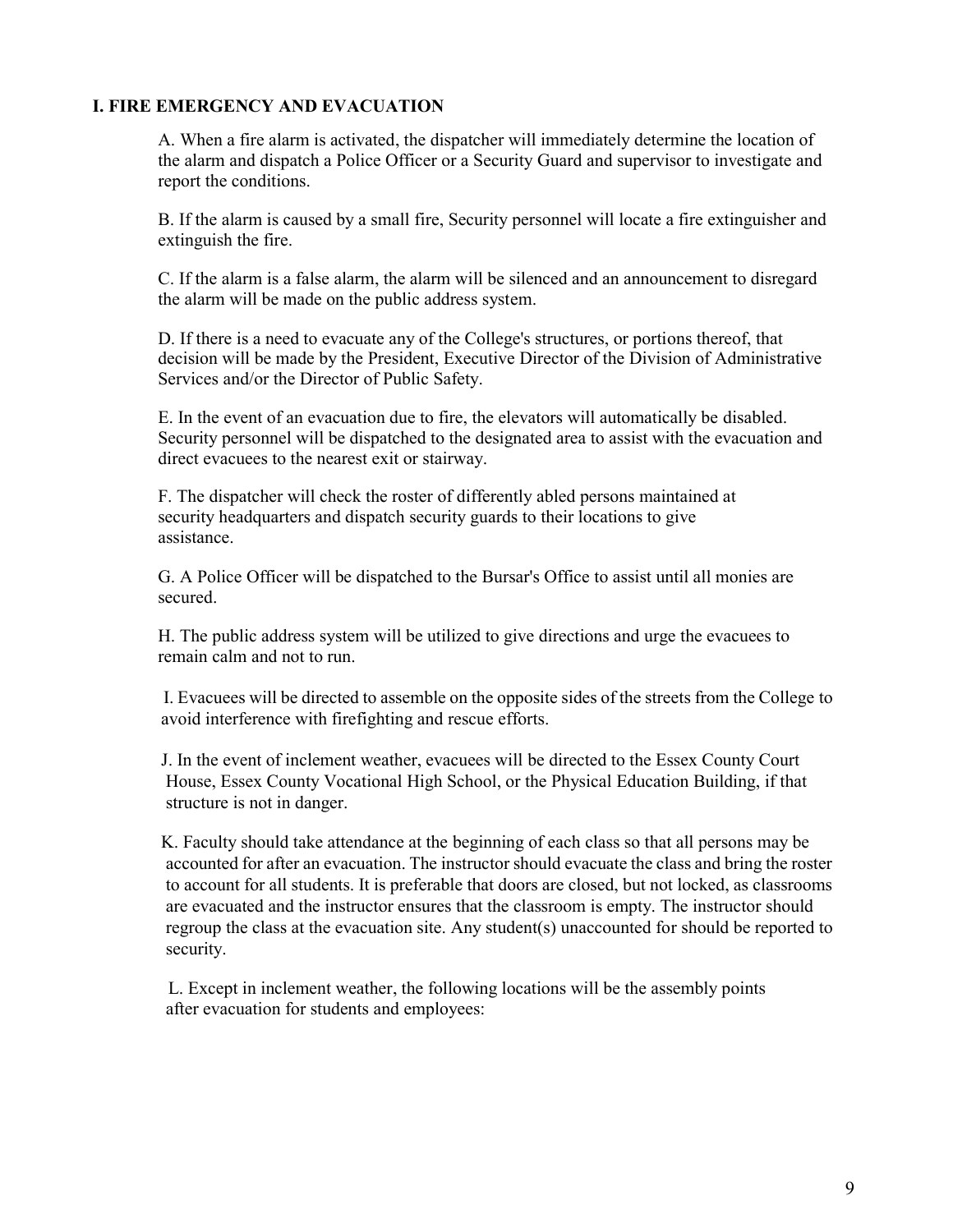| Mega Structure 1st Level Primary evacuation site             |                                                                                                         | <b>Alternate evacuation site</b>   |
|--------------------------------------------------------------|---------------------------------------------------------------------------------------------------------|------------------------------------|
| Red Area                                                     | Parking Lot C                                                                                           | Center for Technology              |
| <b>Book Store</b>                                            | Parking Lot C                                                                                           | Center for Technology              |
| <b>Facilities Offices</b>                                    | Parking Lot C                                                                                           | Center for Technology              |
| Graphics                                                     | Parking Lot C                                                                                           | Center for Technology              |
| Print Shop                                                   | Parking Lot C                                                                                           | Center for Technology              |
| Mailroom                                                     | Parking Lot C                                                                                           | Center for Technology              |
|                                                              |                                                                                                         |                                    |
| Mega Structure 2 <sup>nd</sup> Level                         | <b>Primary evacuation site</b>                                                                          | <b>Alternate evacuation site</b>   |
| <b>Blue Area</b>                                             | Parking Lot A                                                                                           | Center for Technology              |
| Cafeteria                                                    | W. Market St. G-Lot                                                                                     | Dasher Student Center              |
| Red Area Classrooms                                          | Parking Lot A                                                                                           | <b>Center for Technology</b>       |
| Music Department                                             | Courtyard near C.F.T                                                                                    | Center for Technology              |
| Mary Burch Theatre                                           | Courtyard near C.F.T.                                                                                   | Center for Technology              |
| J. Harry Smith Lect. Hall                                    | Courtyard near student Ctr.                                                                             | Dasher Student Center              |
| Morton Siegler Lect. Hall                                    | Courtyard near Student Ctr.                                                                             | Dasher Student Center              |
| Security Office                                              | Courtyard near Student Ctr.                                                                             | Dasher Student Center              |
|                                                              |                                                                                                         |                                    |
| Mega Structure 3rd Level Primary Evacuation Site             |                                                                                                         | <b>Alternate Evacuation Site</b>   |
| Library                                                      | MLK Blvd.                                                                                               | <b>Physical Education Building</b> |
| Micro Film                                                   | MLK Blvd.                                                                                               | <b>Physical Education Building</b> |
| <b>Computer Labs</b>                                         | Fire exit near blue elevator To MLK.<br>Blvd.                                                           | <b>Physical Education Building</b> |
| <b>Biology Labs</b>                                          | Fire exit near blue elevator To MLK<br>Blvd.                                                            | <b>Physical Education Building</b> |
| 3 <sup>rd</sup> . Level Yellow Area                          | W. Market St. near Physical Education Physical Education Building<br><b>Building</b>                    |                                    |
| 3rd. Level Green Area                                        | Parking Lot B                                                                                           | <b>Physical Education Building</b> |
|                                                              |                                                                                                         |                                    |
| Mega Structure 4 <sup>th</sup> Level Primary Evacuation Site |                                                                                                         | <b>Alternate Evacuation Site</b>   |
| Training Inc.                                                | W. Market St. near Dasher                                                                               | Dasher Student Center              |
| Multi-Purpose room                                           | W. Market St near Dasher                                                                                | Dasher Student Center              |
| Library Class Rooms                                          | W. Market St near Dasher                                                                                | Dasher Student Center              |
| <b>Information Technology</b>                                | Rear fire exit to Parking Lot A                                                                         | Center for Technology              |
| <b>Bursar</b>                                                | Down stairs to 3rd level exit near micro<br>film rm.to MLK Blvd                                         | Dasher Student Center              |
| <b>Student Success Center</b>                                | Down stairs to 3rd level exit near green.<br>& yellow areas To W. Market St.                            | <b>Physical Education Building</b> |
| Enrollment services                                          | Down stairs to 3rd level exit near micro Physical Education Building<br>film rm. to MLK Blvd            |                                    |
| <b>Yellow Classrooms</b>                                     | Down stairs to 3rd level exit near green Physical Education Building<br>& yellow areas to W. Market St. |                                    |
| Computer Labs                                                | Fire exit door near room 4103 to Parking Physical Education Building<br>Lot A                           |                                    |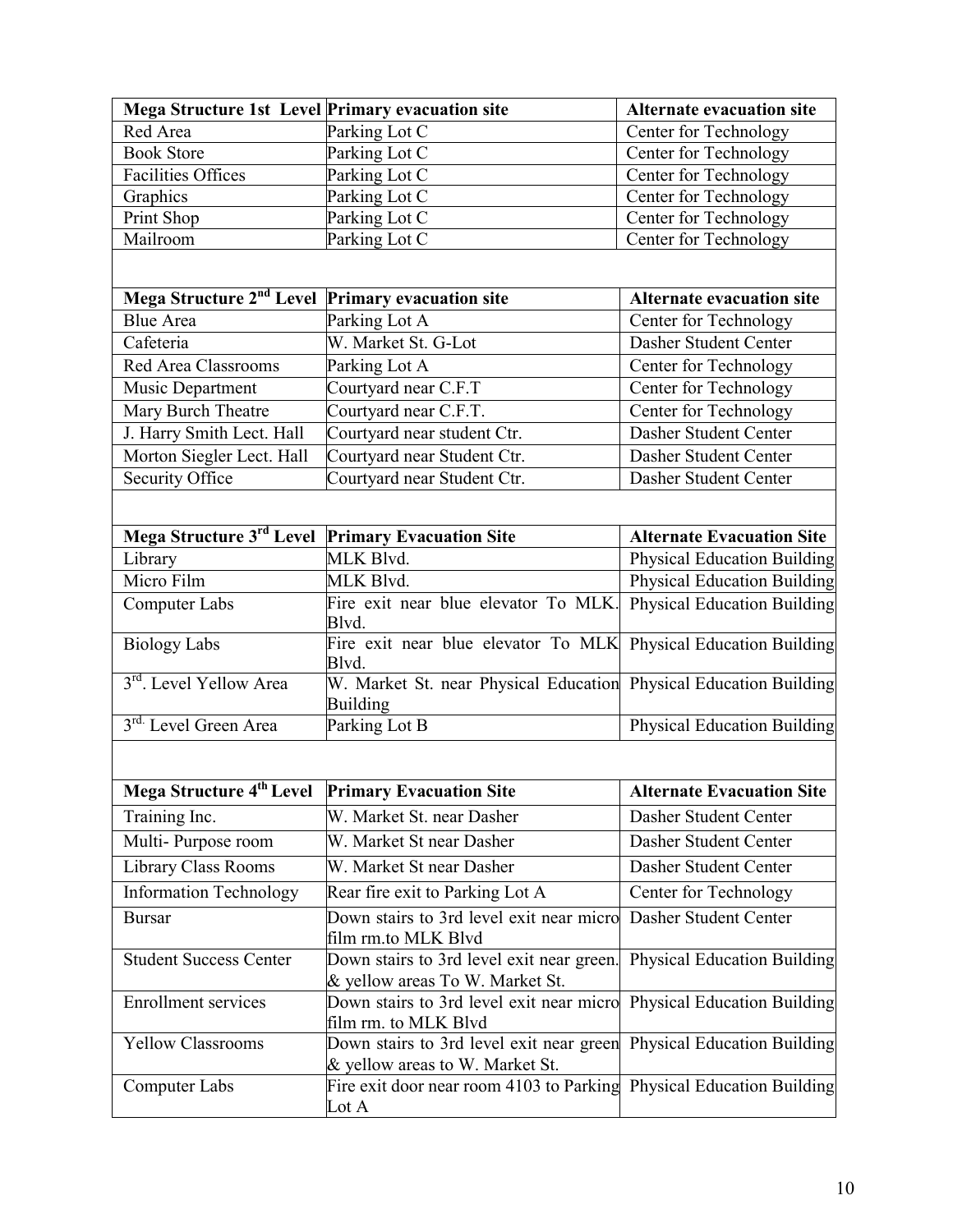| 5 <sup>th</sup> Level Mega Structure                                            | <b>Primary Evacuation Site</b>                                                              | <b>Alternate Evacuation</b><br>site                            |
|---------------------------------------------------------------------------------|---------------------------------------------------------------------------------------------|----------------------------------------------------------------|
| Entire 5 <sup>th.</sup> Floor                                                   | Down stairs near Rm.5101 to $2^{nd}$<br>level to W Market St near Parking<br>$_{\rm Lot-G}$ | Dasher Student Center                                          |
|                                                                                 |                                                                                             |                                                                |
| 6 <sup>th</sup> Level Mega Structure                                            | <b>Primary-Evacuation Site</b>                                                              | <b>Alternate evacuation site</b>                               |
| Entire $6th$ Floor                                                              | Down stairs near Rm. $6101$ to $2^{nd}$<br>level to W. Market St near Parking<br>$Lot-G$    | Dasher Student Center                                          |
|                                                                                 |                                                                                             |                                                                |
| <b>Center for Technology</b>                                                    | <b>Primary Assembly Point</b>                                                               | <b>Alternate Assembly Point</b>                                |
| 1 <sup>st</sup> Floor - exit via nearest fire Parking Lot-C<br>exit             |                                                                                             | University Avenue                                              |
| 2 <sup>nd</sup> Floor-exit via fire exit door Parking Lot-C                     |                                                                                             | University Avenue                                              |
|                                                                                 |                                                                                             |                                                                |
| <b>Dasher Student Center</b>                                                    | <b>Primary Assembly Point</b>                                                               | <b>Alternate Assembly Point</b>                                |
| 1st Level - exit via fire exit doorParking Lot G<br>leading to parking Lot-G    |                                                                                             | MLK Blvd.                                                      |
| 2 <sup>nd</sup> . Level - exit via nearest exit Parking Lot-G<br>door           |                                                                                             | MLK Blvd.                                                      |
|                                                                                 |                                                                                             |                                                                |
| <b>Child Development Center</b>                                                 | <b>Primary Assembly Point</b>                                                               | <b>Alternate Assembly Point</b>                                |
| Front Classrooms exit via front Yellow & Green Areas<br>door near dance studio. |                                                                                             | W. Market Street near<br>Physical Education<br><b>Building</b> |
| Rear Classrooms exit via rear<br>fire exit door.                                | Yellow & Green Areas                                                                        | W. Market Street near<br>Physical Education<br><b>Building</b> |
| <b>Physical Education Building Primary Assembly Point</b>                       |                                                                                             | <b>Alternate Assembly Point</b>                                |
|                                                                                 |                                                                                             |                                                                |
| Main Level- exit via Market<br>Street door.                                     | <b>West Market Street</b>                                                                   | Parking Lot D                                                  |
| 1 <sup>st</sup> Level exit via door near<br>dance studio.                       | <b>West Market Street</b>                                                                   | Parking Lot D                                                  |
| <b>West Essex Campus</b>                                                        | <b>Primary Assembly Point</b>                                                               | <b>Alternate Assembly Point</b>                                |
| West-facing exit onto<br>driveway                                               | Lower level parking area                                                                    | West Caldwell Town Hall                                        |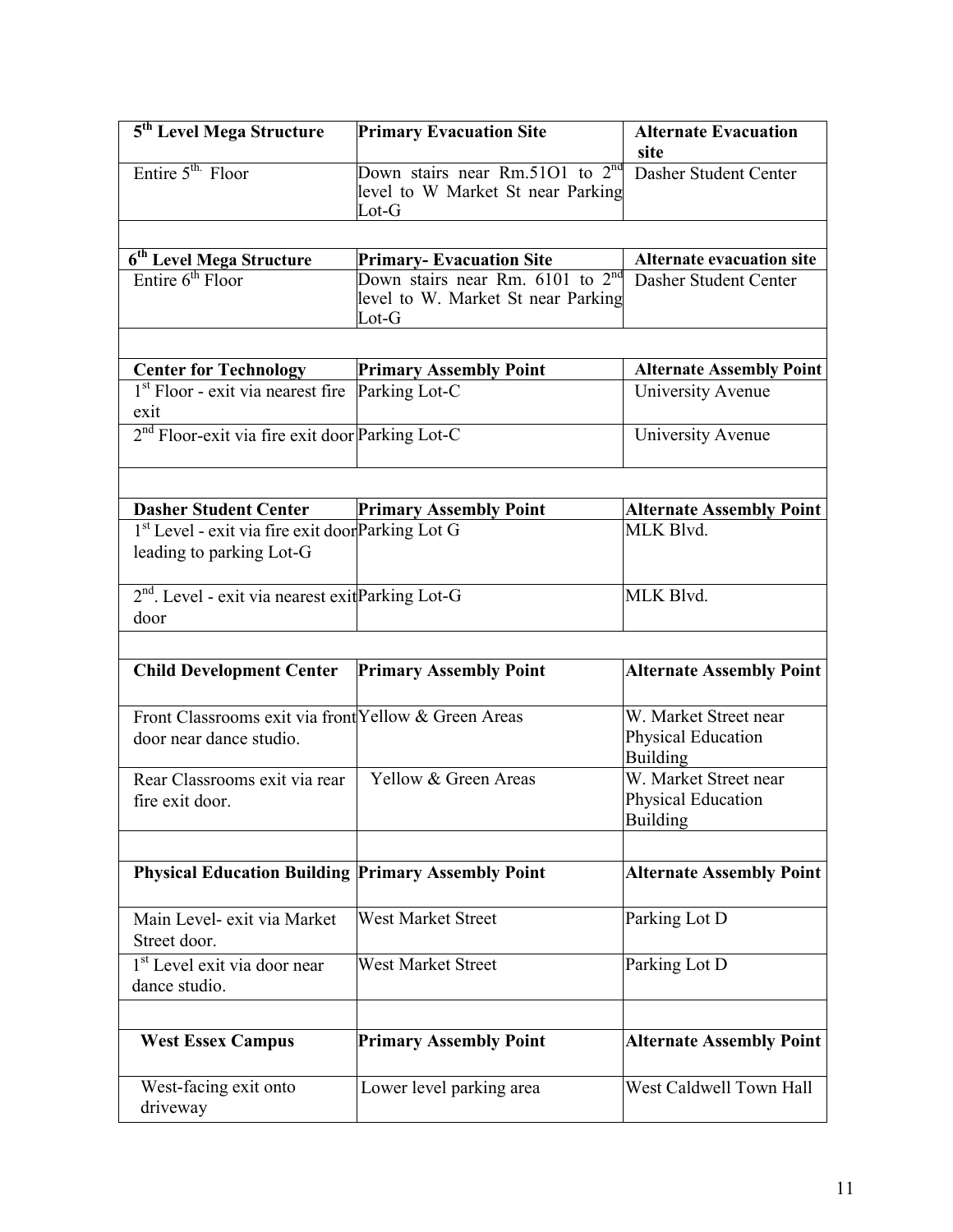| South-facing exit into main | Lower level parking area | West Caldwell Town Hall |
|-----------------------------|--------------------------|-------------------------|
| parking area                |                          |                         |
|                             |                          |                         |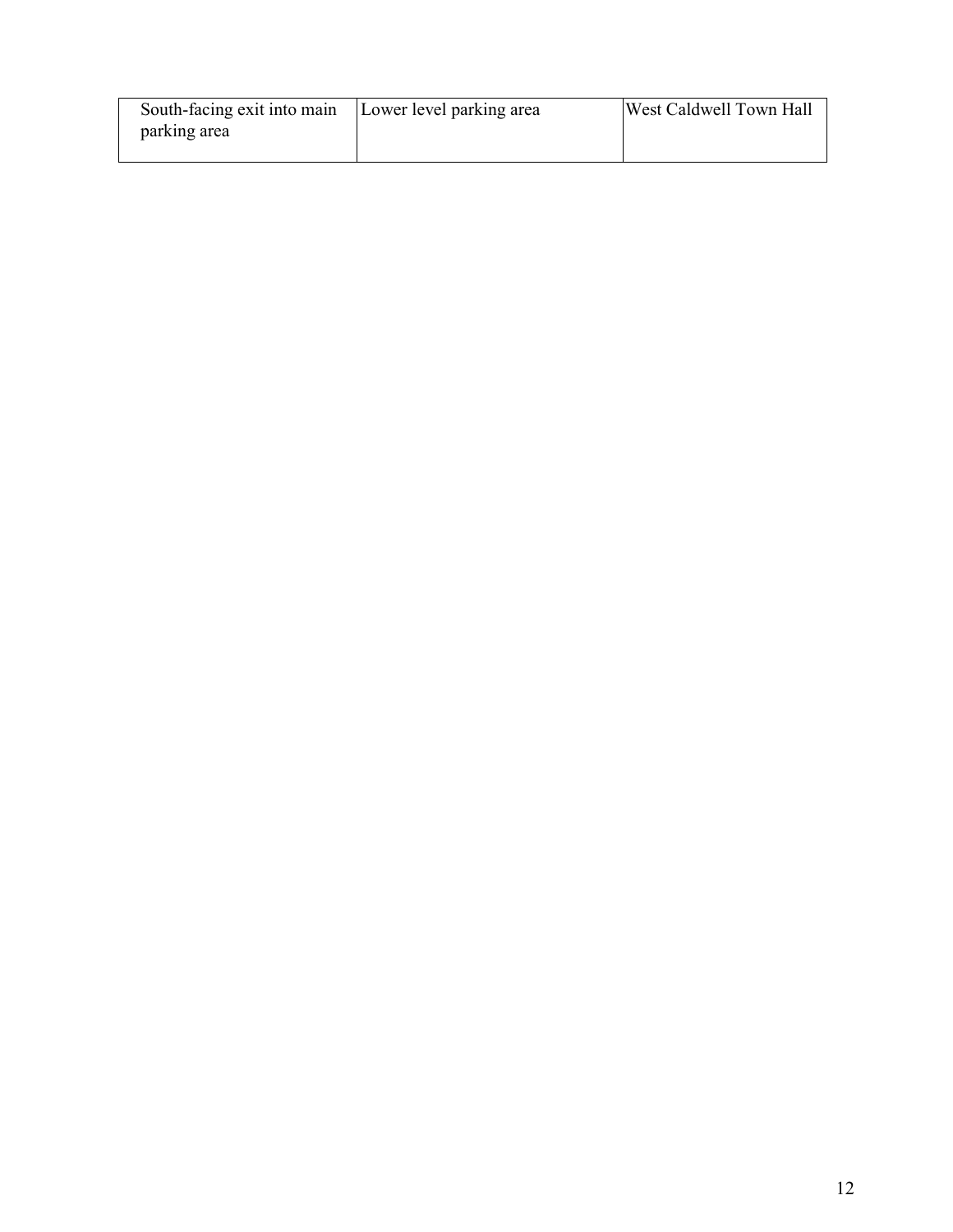- M. Special Procedures for the Differently Abled
	- 1. Persons who are blind, highly obese, confined to a wheelchair, and crutch or cane users, are subject to injury or entrapment in the building and require special procedures for quick and safe evacuation.
		- a.Blindness or Visual Impairment:
			- 1. Give verbal instructions about the safest route. Ask if he or she would like to hold onto your arm as you exit, especially if there is debris or a crowd.
		- b.Deafness or Hearing Loss:
			- 1. Get attention of the person by touch or eye contact. Clearly state the problem. Gestures and pointing are helpful, but be prepared to write a brief statement if the person does not seem to understand. Offer visual instructions about the safest route.
		- c.Mobility Impairment
			- 1. It may be necessary to help clear the exit route of debris, if possible to the person with a disability can move to a safer area. If a person with mobility impairment cannot exit, they should move to a safer area, such as an enclosed stairwell or an office with a shut door which is a good distance from the hazard. Notify Police or Fire personnel immediately about any people remaining in the building and their locations
	- 2. At the Newark Campus, designated personnel will be assigned to operate the two Market Street elevators (if safe) for the sole purpose of transporting sick, injured, and differently abled persons to the ground level. Periodic checks of each floor will be conducted in the vicinity of the elevators for differently abled persons. From that point, Security will escort them to safety.
	- 3. Differently abled persons who are not located near the main elevators should proceed to the closest stairway and wait for Security assistance.
	- 4. Faculty, staff and administrators who encounter differently abled persons should lead them to a stairway or notify the nearest security person that there is a differently abled person seeking evacuation assistance.
	- 5. West Essex administrators will follow the same procedures in assisting differently abled persons to exit the building and seek haven in safe accommodations, at the nearby West Caldwell Municipal complex.
- N. Restrictions on Telephone Use
	- 1. No person or department should telephone Security requesting information as to the nature or validity of the emergency. The Security Office functions as an emergency control center and it is important that telephone lines remain open to effect necessary Police Department communication in dealing with the emergency.
	- 2. The public address system will supply directions and information in coordinating an orderly evacuation.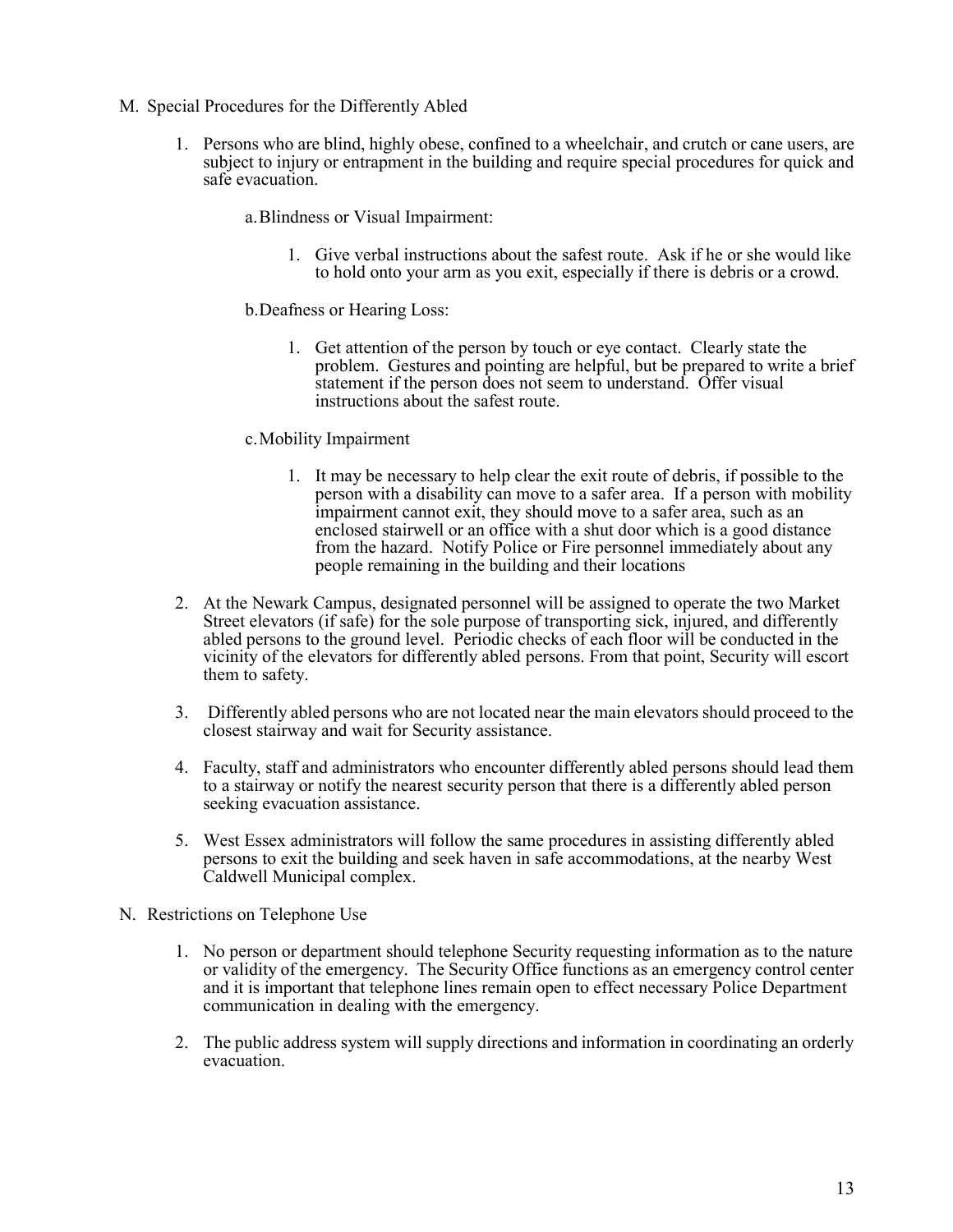# O. EVACUATION DO'S AND DON'T'S

- Stay calm. Do not rush or panic.
- Safely stop your work.
- Gather your personal belongings if it is safe to do so. Reminder: take prescription medications, keys, purse, glasses, etc. with you if at all possible; it may be hours before you are allowed back in the building.
- If you have time, close your office door and window, but do not lock them.
- Use the nearest safe stairs and proceed to the nearest exit. Do not use the elevator.
- Proceed to the designated evacuation meeting point.
- Wait for instructions from emergency personnel.
- Do not re-enter the building or work area until you have been instructed to do so by the emergency personnel.

# **II. HAZARDOUS OR TOXIC MATERIAL SPILL**

- A. Evacuate area immediately. Notify the Director of Public Safety and evaluate the need for further evacuations
- B. Notify Facilities to shut down the ventilation system
- C. Confine spill. If possible, prevent hazardous spill from entering drain system
- D. Security will notify the Newark Fire Department HAZ-MAT Unit and Emergency Medical **Services**
- E. Be guided by the HAZ-MAT Unit as to agencies to contact for further testing and cleanup
- F. If total evacuation is necessary, the Fire Alarm will be activated and the Fire Emergency Evacuation Plan will be implemented.

# **III. BOMB THREATS**

- A. The Director of Public Safety will notify the President and the Executive Director of the Division of Administrative Services immediately upon receiving any bomb threat. The President and the Executive Director of the Division of Administrative Services will be apprised of the exact nature of the threat, the results of the evaluation of the threat, and the course of action to be taken.
- B. The Director of Public Safety will notify the Essex County Sheriff's Department Bomb Squad.
- C. If an evacuation is deemed necessary, the procedure outlined in the Fire Emergency Evacuation Plan will be implemented.
- D. If an evacuation is deemed necessary, a search shall be conducted by the Bomb Squad.

## **IV. HOSTAGE OR BARRICADED PERSONS**

The Director of Public Safety will:

- A. Secure the area
- B. Determine the facts
- C. Identify those persons involved
- D. Establish communications
- E. Determine if there are any injuries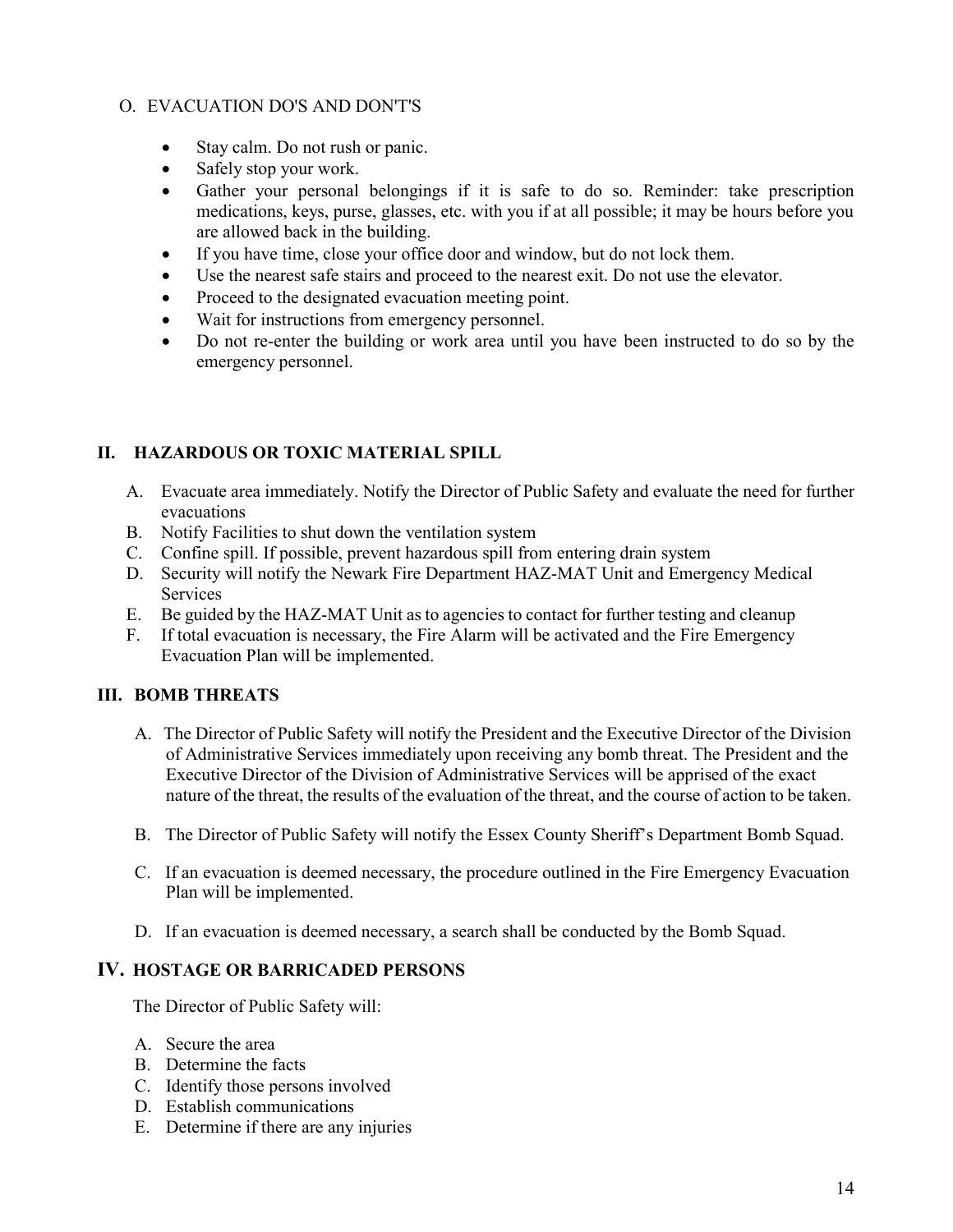- F. Determine if weapons are involved
- G. Determine the reason or demands of the hostage taker or barricaded person
- H. Determine if local authorities are required to assist in successfully ending the situation
- I. Continue communications and negotiations until hostages are released and the hostage taker or barricaded person is taken into custody

# **V. CONTAINMENT**

- A. In all emergency situations the first members of the Campus Police/Security Department on the scene shall immediately report the conditions to the dispatcher. In the case of all emergencies the first responders' primary concerns should be the preservation of life and property by way of containment. In cases of fire or other emergencies containment should be accomplished by the following:
	- 1. Notifying the Newark or West Caldwell Fire Departments immediately
	- 2. Utilizing fire extinguishers to suppress small fires
	- 3. Sealing off impacted area(s) to prevent further spread of fire or contamination
	- 4. Removing flammable materials, combustibles or other potentially hazardous materials from the affected area whenever possible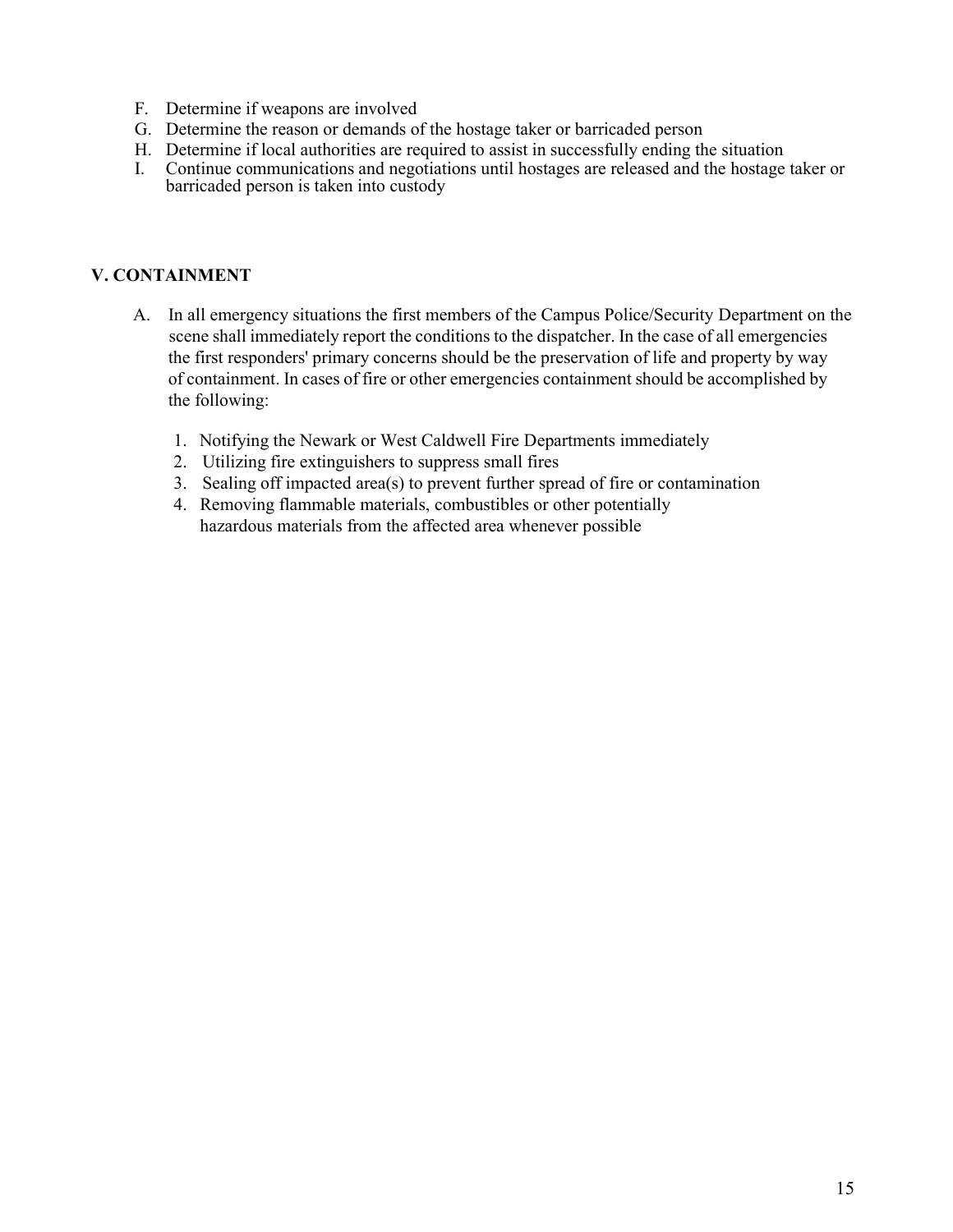**Clery Act Guidelines**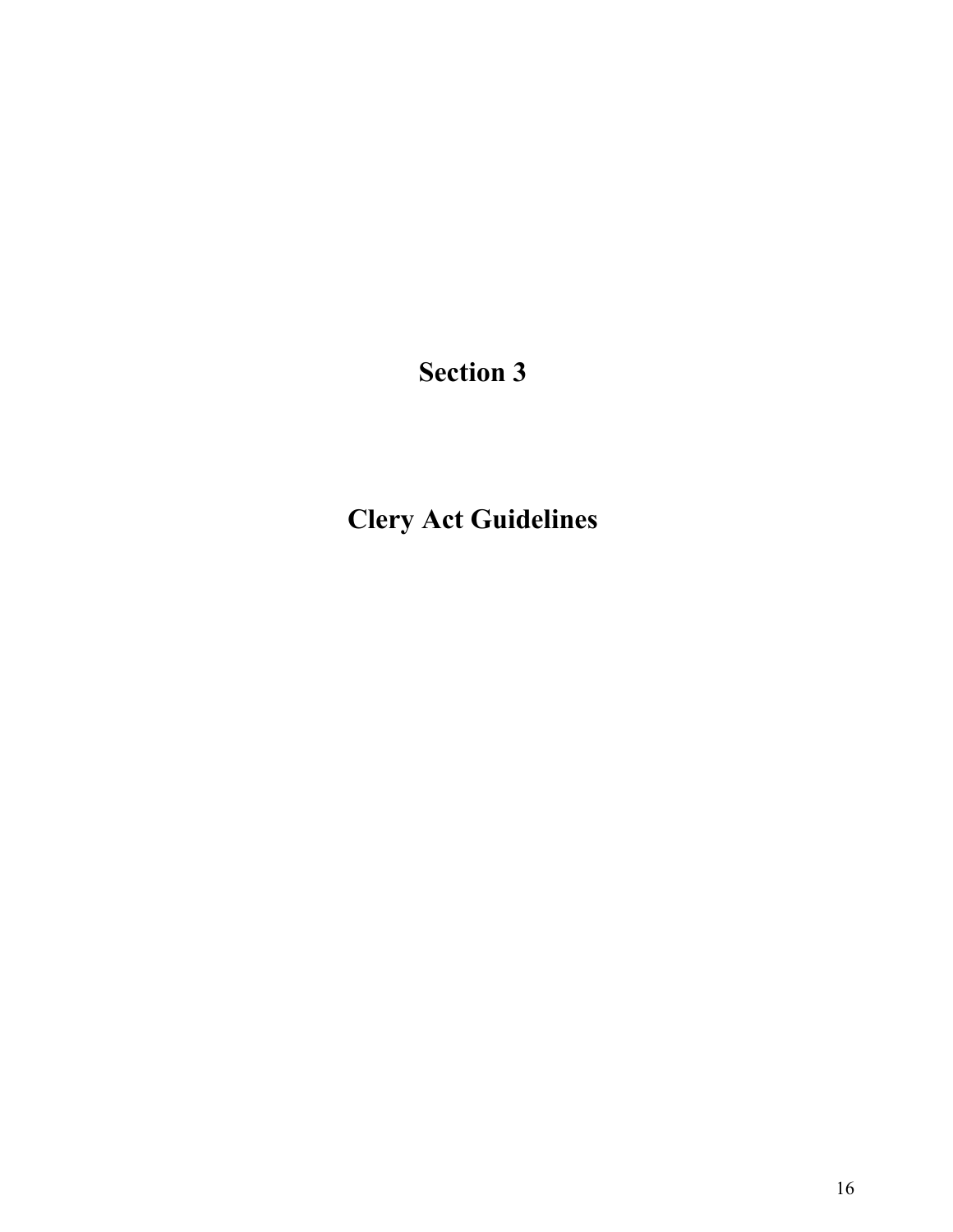# **CLERY ACT GUIDELINES**

# **I. MAINTAIN FULL COMPLIANCE**

It is and has been for many years the policy of Essex County College to conform to the federal law known as "The Clery Act." College officials understand the seriousness of the law's provisions with regard to student and employee safety and act accordingly.

# **II. PUBLIC DISCLOSURE**

Through student orientation, employee orientation and via the College's web-site, individuals are apprised of The Clery Act and its purpose. They are also apprised of the location of the Police/Security Office and the availability of Security personnel to explain safety and security procedures. Anyone with knowledge of criminal activity is encouraged to report it to either the nearest Security Officer (if in progress) or to the Police/Security Office.

# **III. RECORDS COLLECTION AND RETENTION**

Essex County College maintains records of all crimes that have been reported and maintains a daily crime log open for public inspection. An annual report is submitted to the United States Department of Education, as required.

# **IV. INFORMATION DISSEMINATION**

- A. Heretofore, the College has published data relating to Clery Act categories on-line. As of late 2007, all students have e-mail accounts. Information regarding Clery Act provisions, crimes that may be of a serial nature, and other essential updates are disseminated through e-mail. Those relatively few employees who do not have e-mail receive written updates.
- B. The College remains vigilant about identifying registered sex offenders and has acted proactively to prohibit the employment/registration of persons who are deemed to be dangerous to the College community.
- C. It has been and remains College policy to provide students and employees with timely warnings about threats to their health and safety. The advent of student e-mail has made dissemination of warnings much easier, although it will still be the practice for faculty to make announcements to students and for administrators to apprise those they advise in staff meetings and one-on-one.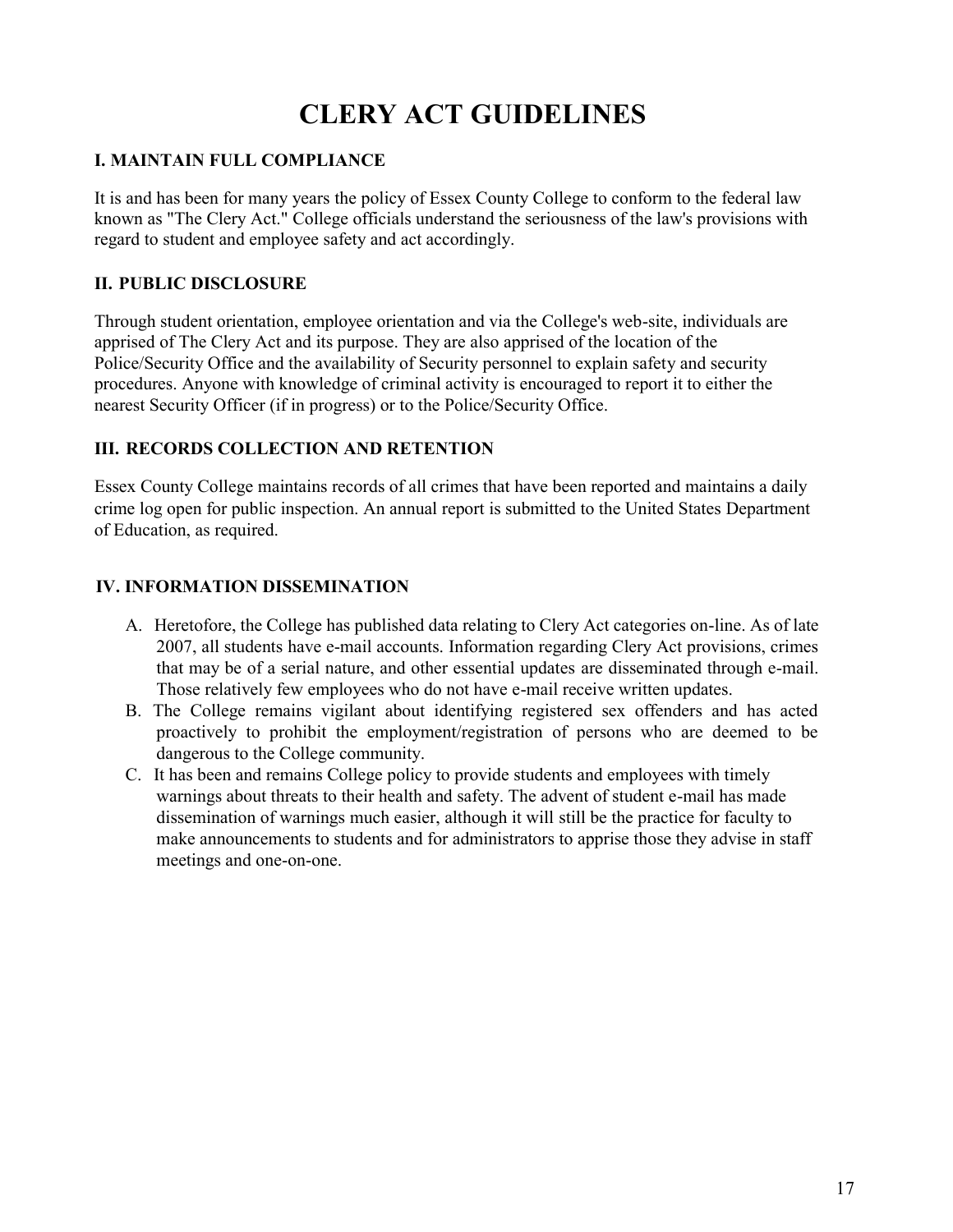**Information Technology**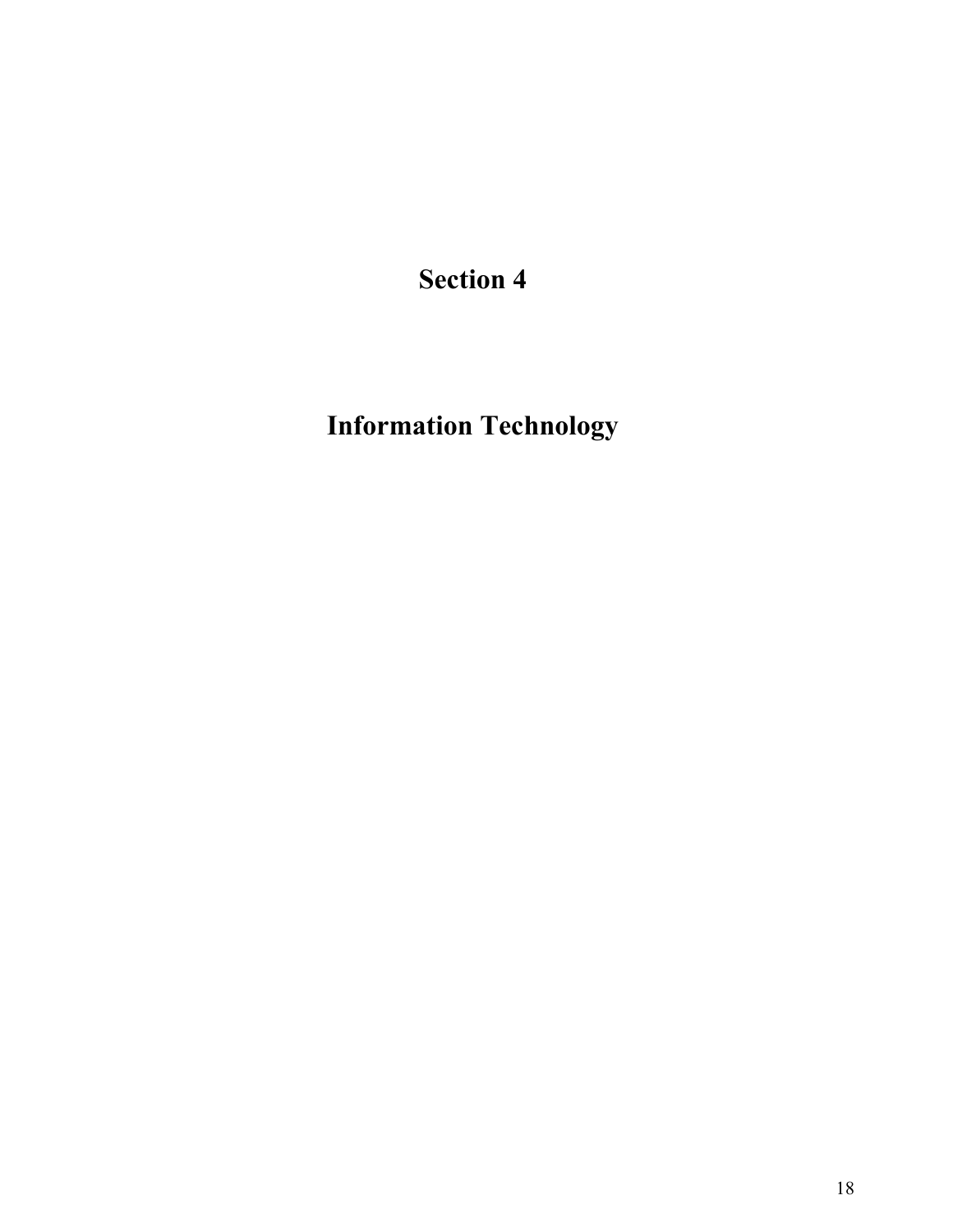# **ECC INFORMATION TECHNOLOGY SECURITY PRACTICES**

# **I. DATA BACKUPS**

**•** On a monthly basis, the Essex County College Information Technology Department (IT) sends a full system backup to the Essex County College Police Academy located in Cedar Grove, New Jersey. Tapes containing the backed up data are stored in the Police Academy's armory.

## **II. PROTECTION OF PHYSICAL ASSETS**

- **•** Fire protection for IT physical assets is realized through a Halon system.
- The server room is under 24 hour camera surveillance. Critical equipment is secured with sensors that alert the dispatcher in the event of any tampering. Additionally, the primary IT work area and all academic computer labs are equipped with cameras to record activity 24 hours per day.
- **•** IT maintains a full inventory of all hardware and software managed by the department.

## **III. SERVER SECURITY**

- Critical servers are designed with built-in redundancy. The server on which ECC's Banner system resides contains multiple processors and a redundant power source. There is no single point of failure. IT has a service contract for this server with IBM. If any of the smaller servers (i.e. e-mail) go down, the service can be restored within an hour.
- In addition to locked doors, IT relies on an Intrusion Detection System, firewalls and check-in logs to secure critical assets.

The Intrusion Detection System extends security visibility into the network and monitors the activity of users while they are on the network. If network intrusion is detected, an e-mail alert is sent to the IT Director, Assistant Director and the network staff.

Check-in logs are log files that are viewed every couple of hours on a daily basis. The log files include a System log, an Application log, and a Security log. Collectively these logs track all network activity and flag any problems or issues of concern.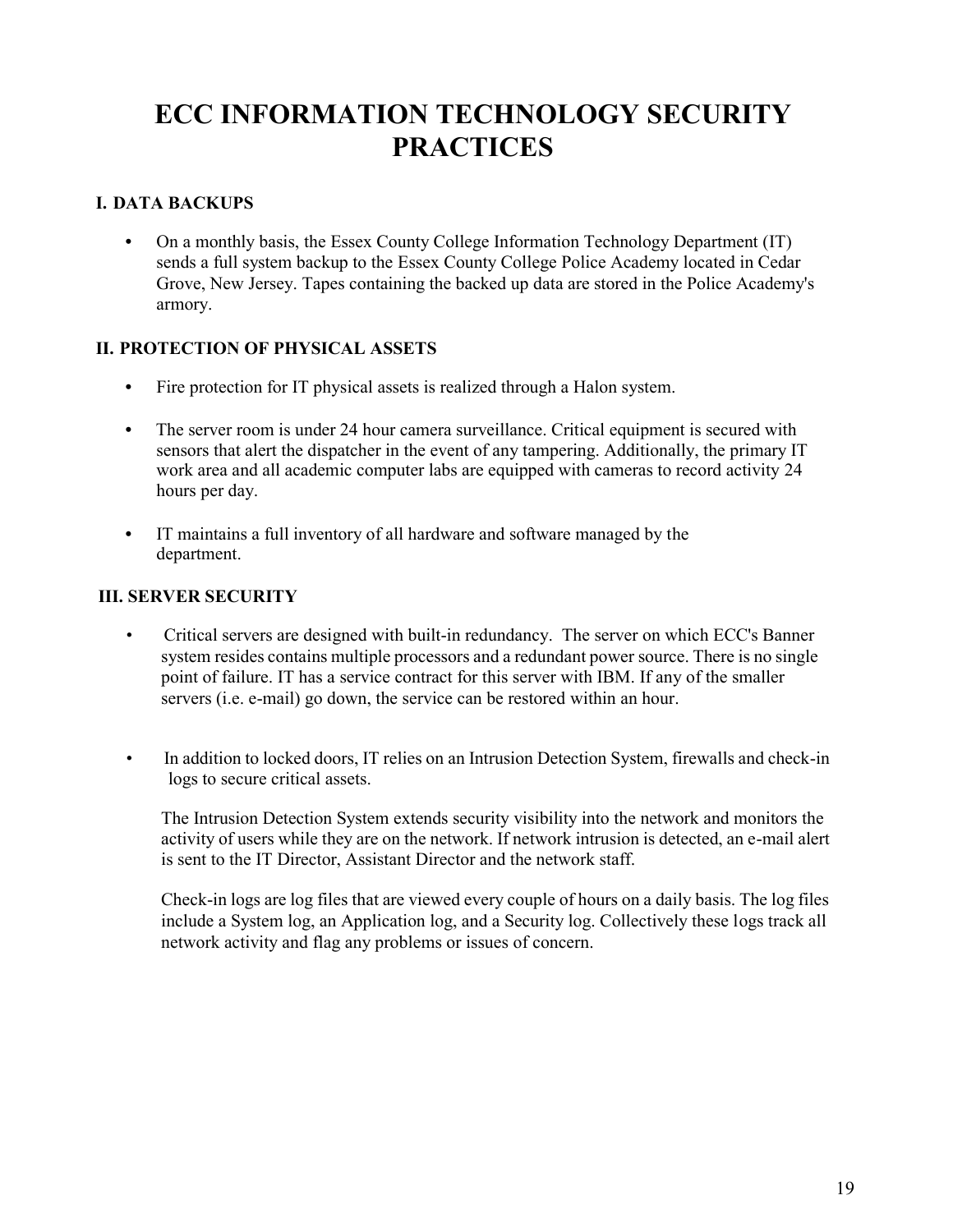# **ECC INFORMATION TECHNOLOGY SECURITY PRACTICES**

## **I. PROTOCOL FOR PASSWORDS/COMBINATION LOCKS**

- The codes for the combination locks that grant access to the IT work area and network room are changed every two months.
- All system passwords are changed on the first of every month.
- All passwords to routers and switches are changed at the end of every month.
- Access to the server room is given to full time IT staff only. All part-timers and outside staff who require access to the server room must be escorted by an IT supervisor or designated full time staff member.
- An IT supervisor or full time staff member must be present at all times while part-timers or outside staff are occupying the server room.

| <b>Name</b>             | <b>Function</b>                               |
|-------------------------|-----------------------------------------------|
| Mohamed Seddiki         | Executive Dean & CIO                          |
| George Apwah            | <b>Technical Support Specialist</b>           |
| Mesfin Ayne             | Programmer                                    |
| Elizabeth Barkley       | Director of IT Operations                     |
| <b>Howard Bouie</b>     | Programmer                                    |
| Aja 'Zena Chambers      | Telephone Operator                            |
| Hung-Hsing Chang        | System Administrator                          |
| Salah Dami              | <b>Assist. Director of Technical Services</b> |
| Kishorchandra Desai     | <b>Operations Specialist</b>                  |
| Juan Estrada            | Assist. Director of Telecommunications        |
| Abderrazak El Bouchikhi | <b>Technical Support Specialist</b>           |
| <b>Youssef Elmorsy</b>  | <b>Technical Support Specialist</b>           |
| Abdelhanine Filali      | Programmer                                    |
| Abutaher Jabed          | Programmer                                    |
| Arios Jules             | Network Engineer                              |
| Jeannette Lim           | Project Analyst                               |
| Yelena Lyudmilova       | <b>Instructional Designer</b>                 |
| Lourdes Medina          | Clerk Typist                                  |
| Sheila Reyes            | Helpdesk Coordinator                          |
| Frederick Tambwe        | <b>IT Operations Assistant</b>                |
| <b>Ahmed Ustarz</b>     | Network Administrator                         |
| Abubaker Yakubu         | <b>Technical Support Specialist</b>           |
| Sylvia Young            | <b>Technical Assistant</b>                    |

#### **IT Staff with Access Privileges to Server Room:**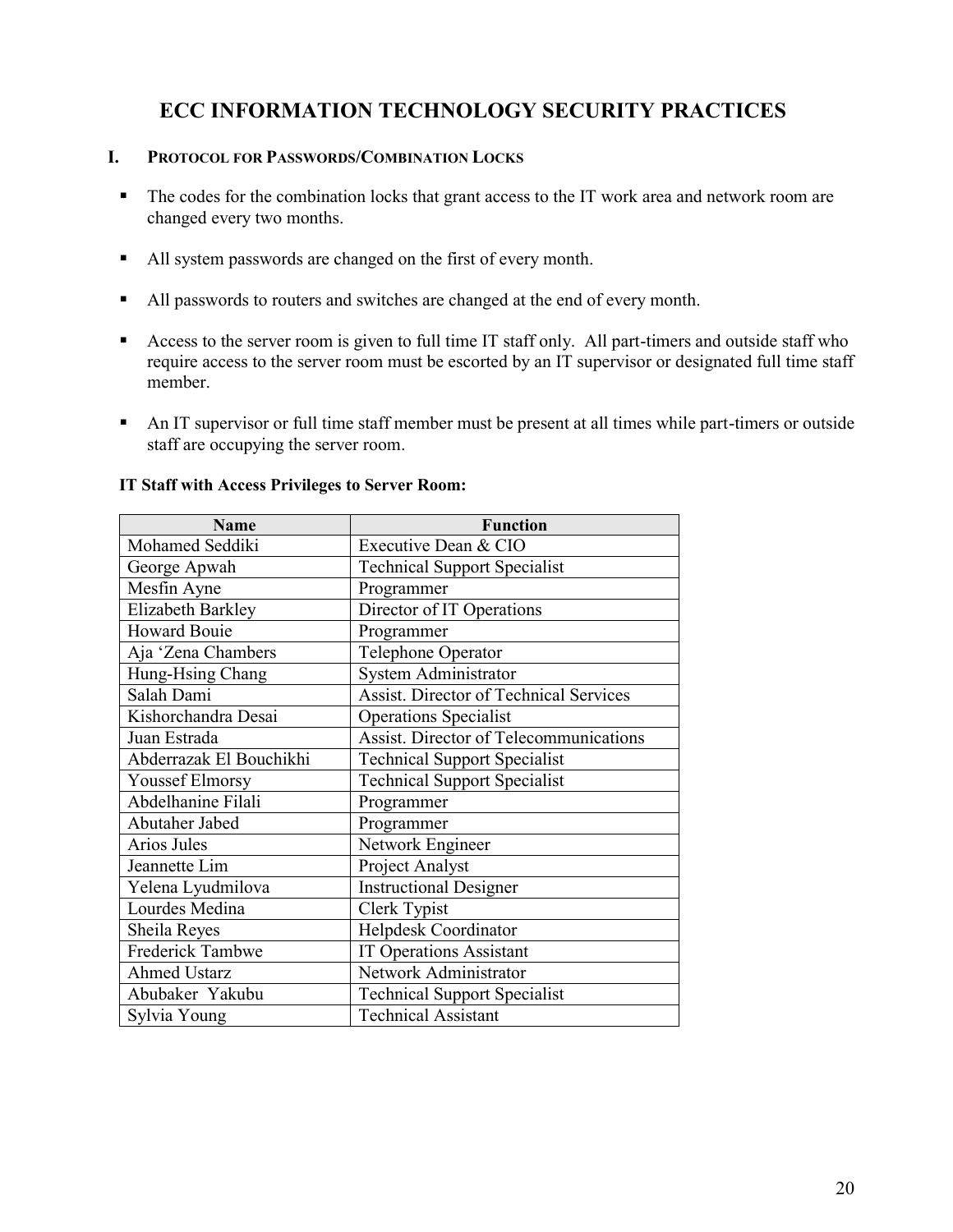| <b>Name</b>             | <b>Function</b>                     |
|-------------------------|-------------------------------------|
| Mohamed Seddiki         | Executive Dean & CIO                |
| Elizabeth Barkley       | Director of IT Operations           |
| George Apwah            | <b>Technical Support Specialist</b> |
| Abderrazak El Bouchikhi | <b>Technical Support Specialist</b> |
| Cesar Rodriguez         | <b>Technical Support Specialist</b> |
| Abu Yakubu              | <b>Technical Support Specialist</b> |

## **II. CHAIN OF COMMAND**

- In the event of a crisis after normal business hours, Security notifies the Executive Dean, CIO and Director of IT operations.
- If the Dean is not in, then the Director is notified.
- The Dean or Director will then call the core networking staff of Juan Estrada (Assistant Director of Telecommunications), Ahmed Ustarz (Network Administrator), Hung-Hsing Chang (System Administrator) and Salah Dami (Assistant Director of Technical Services).
- Juan, Ahmed, Hung-Hsing and Salah will assess the need for additional resources and make all required calls.
- With the exception of support staff, all IT full-time employees are on call 24 hours.

# **III. NETWORK SECURITY AUDIT**

 IT has retained Summit Works Technologies Inc., to assess the security of the network. In response to the latest audit, several upgrades were introduced. Future audits will take place to ensure that IT remains current.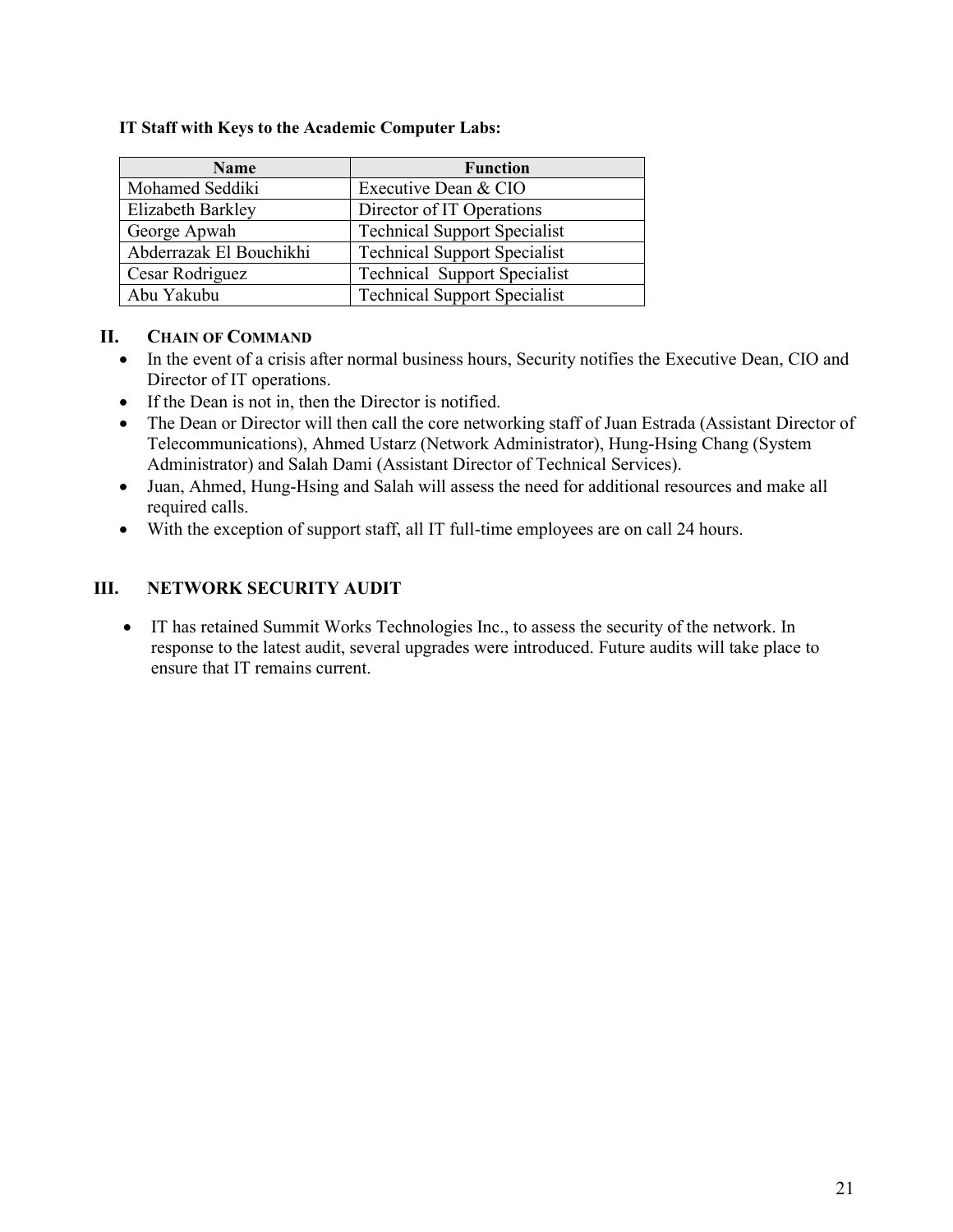# **Biology/ Chemistry Safety and Security**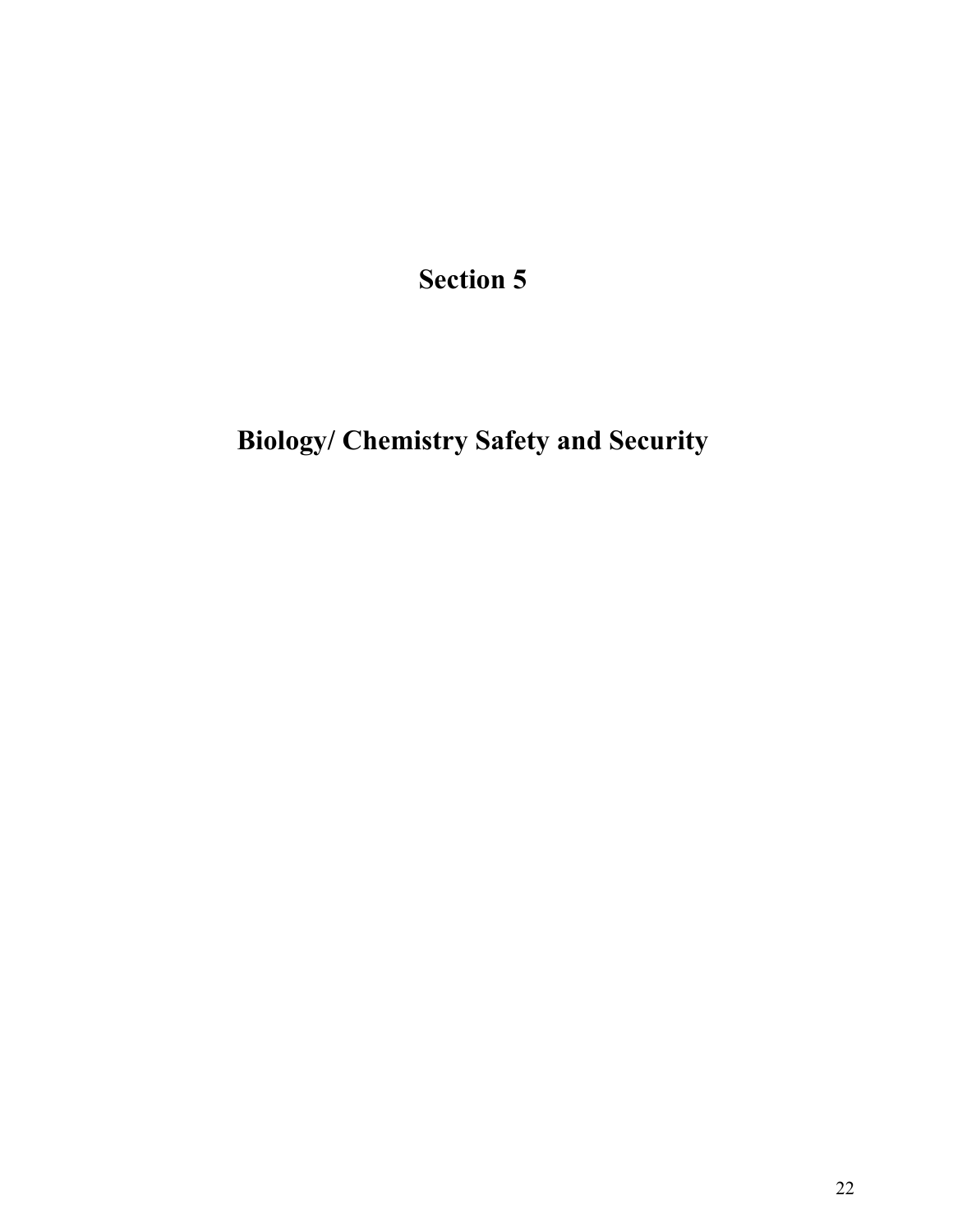# **BIOLOGY/CHEMISTRY SAFETY AND SECURITY PROCEDURES**

# **I. STOCKROOM AREA DESCRIPTION**

- A. All chemicals and microbial agents used by the Division of Biology and Chemistry (BIO/CHEM) are stored in the Biology/Chemistry Stockroom on the third floor in the Blue Area (room 3106). Initial entry to the stockroom's main area is by one of three means:
	- 1. The door to room 3106 (stockroom)
	- 2. The door to room 3113 (the former Chemical Preparation room)
	- 3. The double doors next to room 3102
- B. The doors to rooms 3102 and 3113 are closed and locked 24 hours a day. The door to 3106 is only open when the lab is open and staffed by the stockroom personnel (M-F 8:30AM-9.00 PM).
- C. All live organisms are stored in lockable refrigerators in the stockroom's main area. Microbial growth media and powdered nutrient mixes that the microbes need for growth are located in locked cabinets in the stockroom's main area.
- D. Actively growing microbes are kept in an incubator located in the autoclave room behind the main desk. The autoclave room has a lockable door and can only be accessed by stockroom personnel or designated faculty.
- E. All BIO/CHEM faculty and stockroom personnel have knowledge of microbial handling techniques. All stockroom personnel and most of the BIO/CHEM faculty have solid expertise in the proper handling of microbial agents.
- F. Entry to the chemical storage area of the stockroom from any of the three access doors requires getting past a second locked door. In addition, the physics lab storage area, is separated from the chemical storage area of the stockroom by a seven-foot high fence.
	- 1. Chemicals are separated based on classification as per current OSHA and American Chemical Society (ACS) guidelines. Chemicals classified as hazardous are stored in locked safety cabinets in the hazardous chemicals room.
	- 2. The hazardous chemicals room has a locked access door and a "blow-away roof designed to give way in the event of an explosion and, thus, minimize internal damage to the building and its occupants.
	- 3. The safety cabinets are built to prevent build-up of gases in the cabinet and can partially contain spontaneous chemical explosions.
	- 4. All stockroom personnel and all BIO/CHEM faculty are knowledgeable of the proper handling of hazardous chemicals.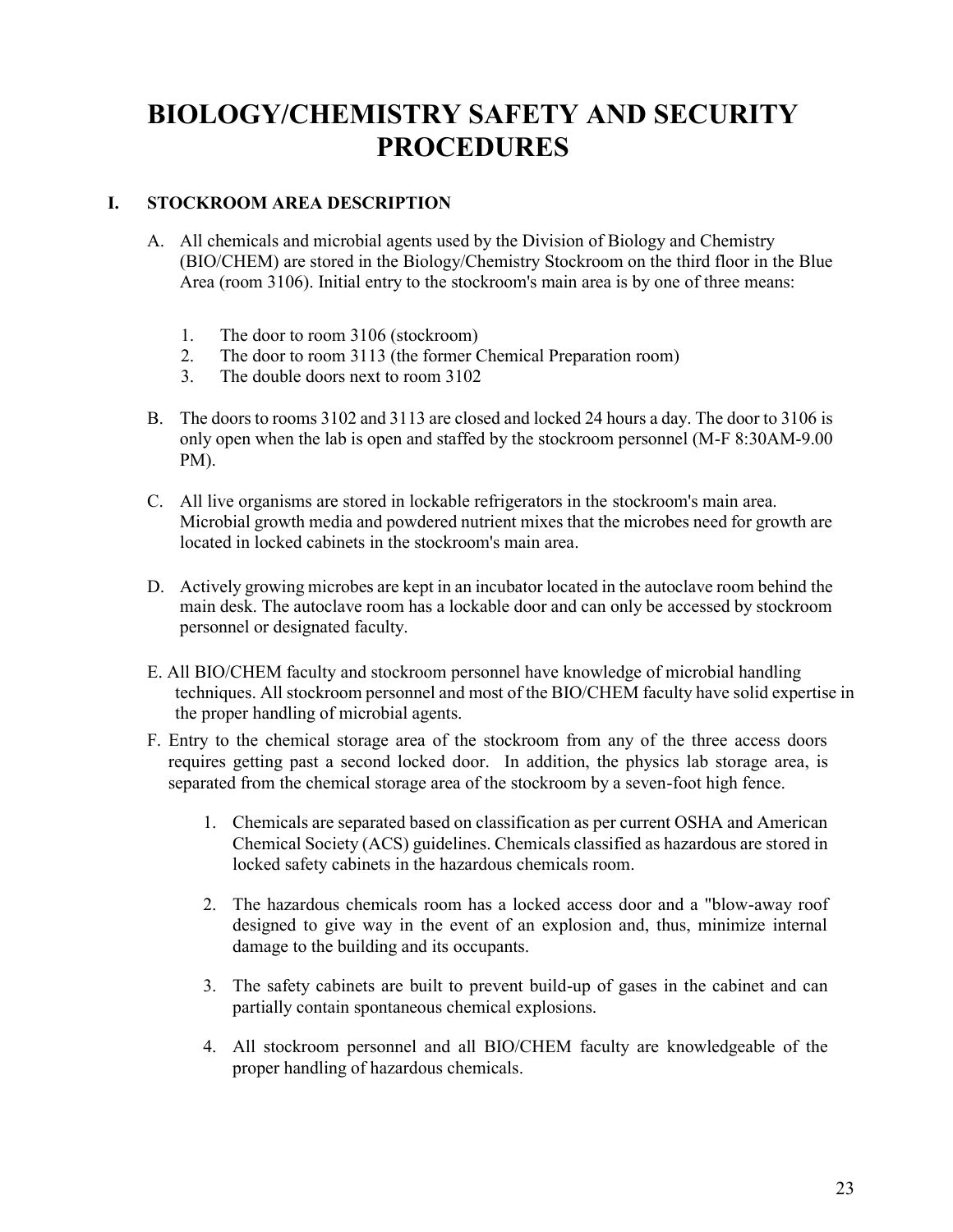**Mental Health Services**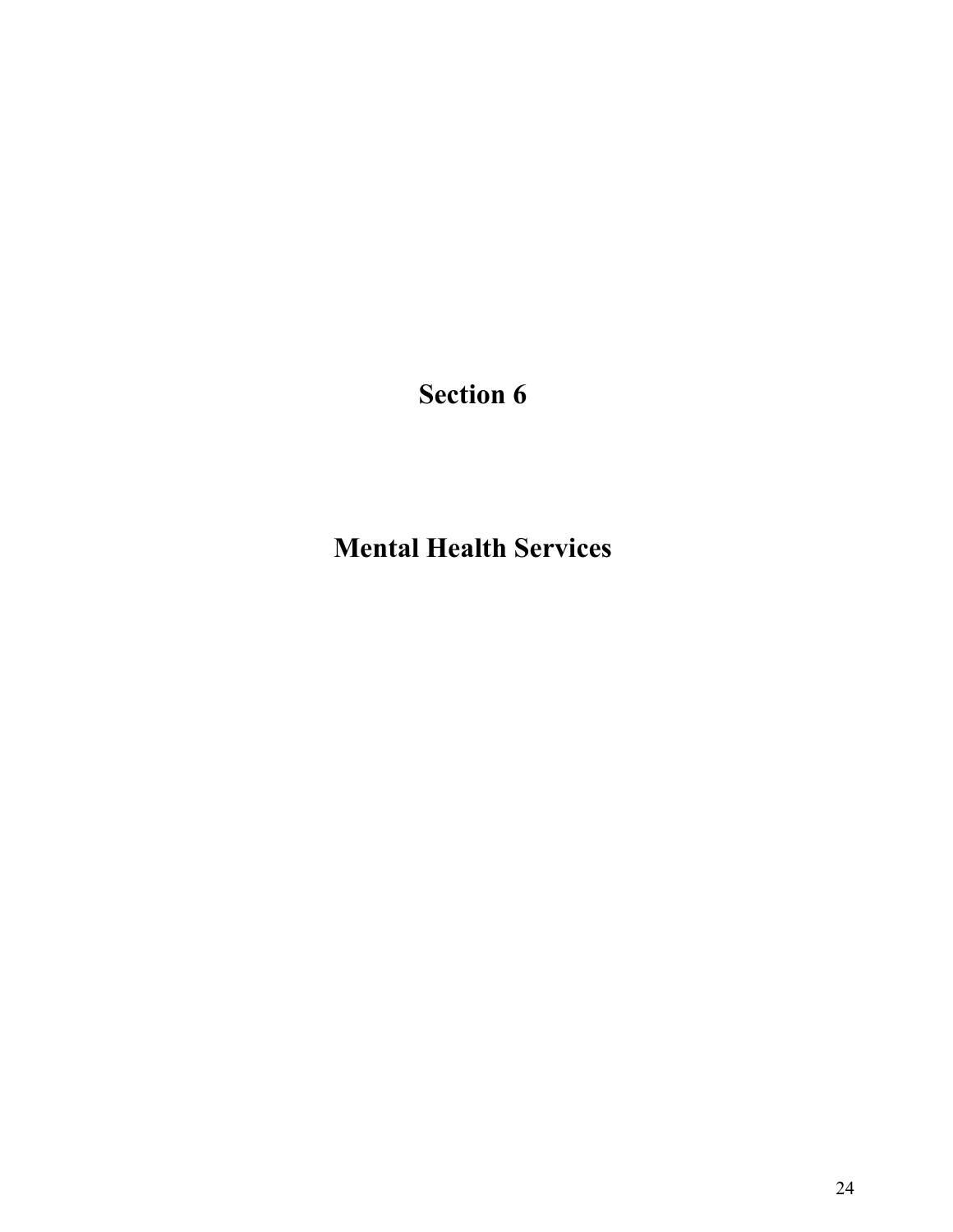# **Providing Mental Health Services To The Campus Community**

# **I. Ensure that campus counseling centers are adequately staffed and sufficiently funded.**

- A. Staffing: Essex County College provides students with counseling services through a centralized Counseling Center staffed by seven faculty ranked counselors, all of whom have obtained a Masters degree in counseling, social work, or a related field. Counselors are available at both the Main Campus and the West Essex Campus. In addition, the College employs Masters level teacher advisors at both the Main Campus and the West Essex Campus to work with students in special programs such as the Educational Opportunity Fund Program and programs run by the Department of Special Programs. The Counseling Center reports directly to the Director of Student Development & Counseling who is a New Jersey licensed professional counselor and is certified to provide supervision to licensed counselors. Services are provided Monday through Friday 8:30 am to 8:00 pm and Saturdays from 9:00am to 1:00pm. Essex County College's enrollment over the past two academic years has averaged between 9,500 and 11,000 students per semester. The student-to-counselor ratio meets the standards of the International Association of Counseling Services (IACS).
- B. Funding: The College receives funding from the State of New Jersey, County of Essex and student tuition to address mental health needs of the College community. Additional funding would be required to provide enhanced services.
- C. Services: The Counseling Center provides short-term counseling services to students by identifying issues preventing students from succeeding academically and acts as a referral source for continued counseling and therapy at screening and outpatient treatment centers, if appropriate. The Center provides information on common mental health issues through workshops and printed materials and offers services to students who are differently abled and have substance abuse issues. The Center also maintains a website with links to wellness and mental health information.
- D. Professional Development: Annually, teaching faculty and counselors are strongly encouraged to participate in professional development activities. For teaching faculty, professional training workshops are provided through the Professional Development Advisory Council. For counselors, professional development is provided via the New Jersey Community College Counselors Association, the New Jersey Association for Developmental Education, and the New Jersey Education Association. Counselors also participate in workshops of interest that are arranged on an individual basis. For the 2012- 2013 academic year, mental health or related training will be provided to the teaching faculty regarding the protocol on how to handle disruptive and at risk students.

# **II. Establish a Policies and Procedures Manual**

The College formed a committee to create a Policy and Procedures manual to inform the ECC about community how to respond to a variety of situations including but not limited to distressed, disruptive and potentially violent students.

The committee is comprised of the following campus departments:

- Counseling Center
- Student Life and Activities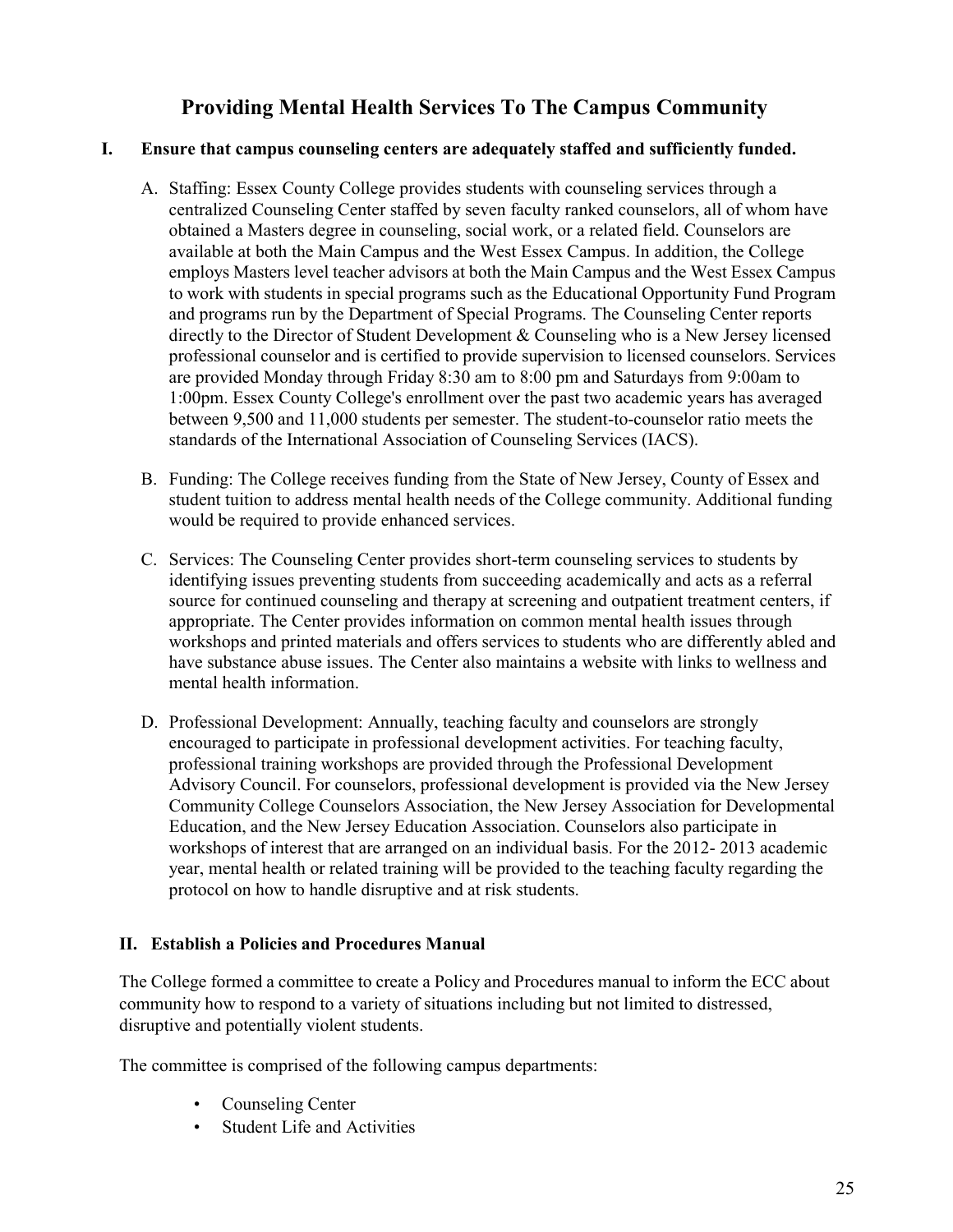- Academic Affairs
- Campus Security
- Legal Services
- Human Resources
- WISE Women's Center
- West Essex Campus

The policies that were developed address:

- Death of a student
- Rape and/or sexual assault
- Suicidal gestures or attempts
- Serious self-mutilation
- Psychotic and similar behaviors
- Disruptive or threatening student behavior
- Distressed student and staff behavior

## **III. Conduct Outreach Activities to Campus Community Members**

The College incorporates outreach activities to students in a variety of ways and through numerous departments and programs. These activities and services are included in the Student Handbook which is distributed to all students annually. They involve:

- a) Providing mental health awareness sessions for students and parents as a part of freshmen orientation.
- b) Requiring participation in orientation events designed to inform students about mental health services on and off campus.
- c) Visiting classrooms to inform students about available services.

At the beginning of the academic year, mental health packets are provided to all new students. These packets include information regarding in- house counseling services and the counselors' office hours and locations. In addition, a listing of community resources is included.

Pamphlets are available to students, faculty and staff at both the Main and West Essex Campus identifying the signs of depression. A workshop is offered annually through the Professional Development Advisory Council training faculty/staff to recognize the signs of depression, schizophrenia, psychosis, anxiety and other serious mental disorders.

In addition, the College conducts psycho-educational workshops on alcohol/drug addiction, stress reduction, and test anxiety. A series of related workshops is offered to students, faculty, administrators and staff at Essex County College on an annual basis. While most of the workshops are lectures, many are structured in an interactive format in order to more fully engage the participants.

These workshops are given by an array of college affiliated groups including Academic Counseling Services at both the Newark and West Essex Campus, the Educational Opportunity Fund (E.O.F.) Program, the Learning Center, the Department of Special Programs, the Office of the Substance Abuse Coordinator, the WISE Women's Center, and the Student Life and Activities Office. Other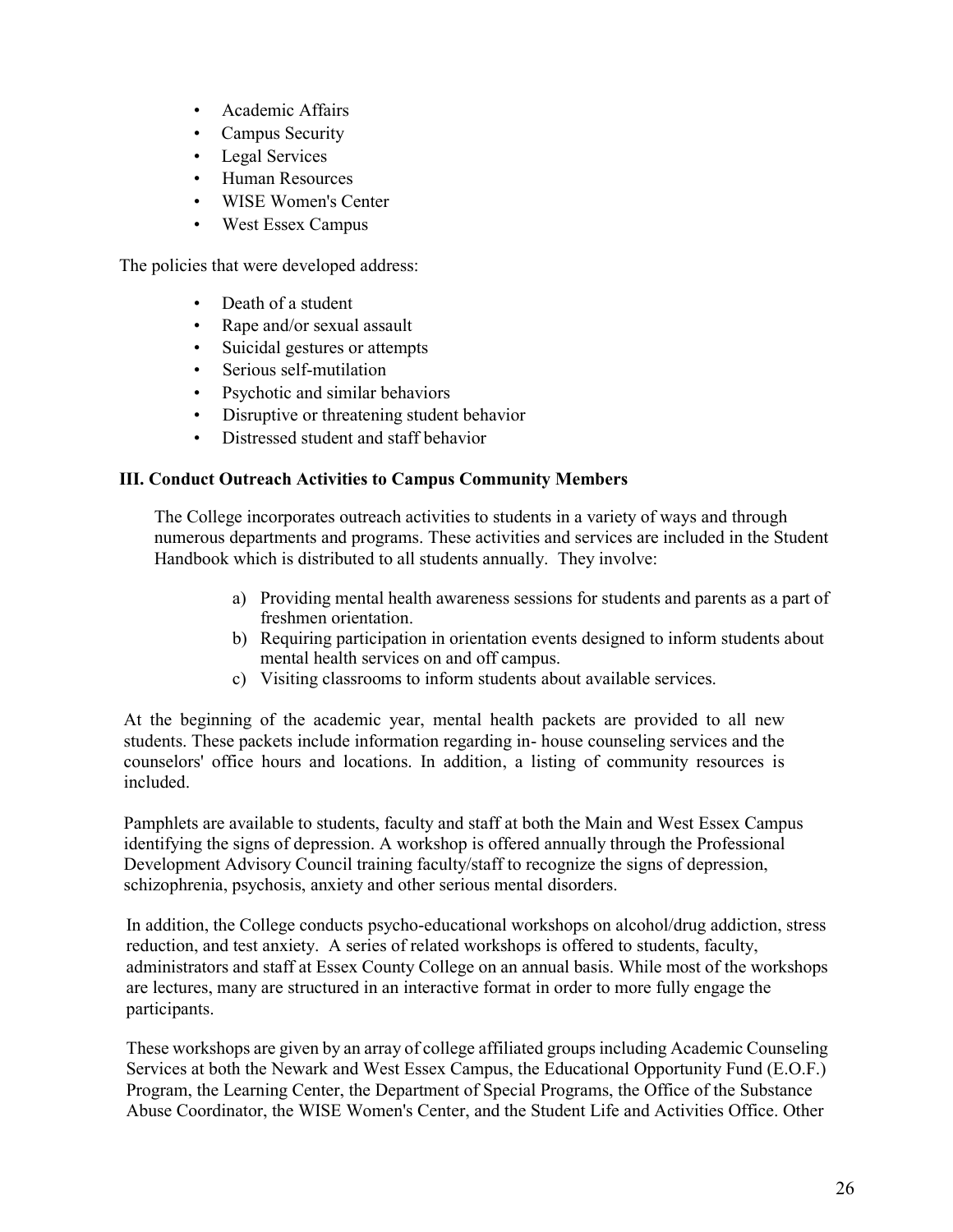areas of the college, such as the academic divisions, student clubs, the Urban Issues Institute, and the Africana Institute also offer additional workshops and other presentations related to some of these issues.

The topics covered in these workshops are highly varied and change from year to year. Nevertheless, the following topics are among those covered in these workshops:

- AIDS
- Alcohol Awareness
- Anger Management
- Assertiveness
- Conflict Resolution
- Domestic Violence
- Expressing Your Emotions
- Healthy Relationships
- Mathematics Anxiety
- Money Management
- Parenting Parenthood
- SISTAS (Sisters Informing Sisters About Topics on AIDS)
- Stress Management
- Substance Abuse
- Test Anxiety
- Wellness
- Youth Violence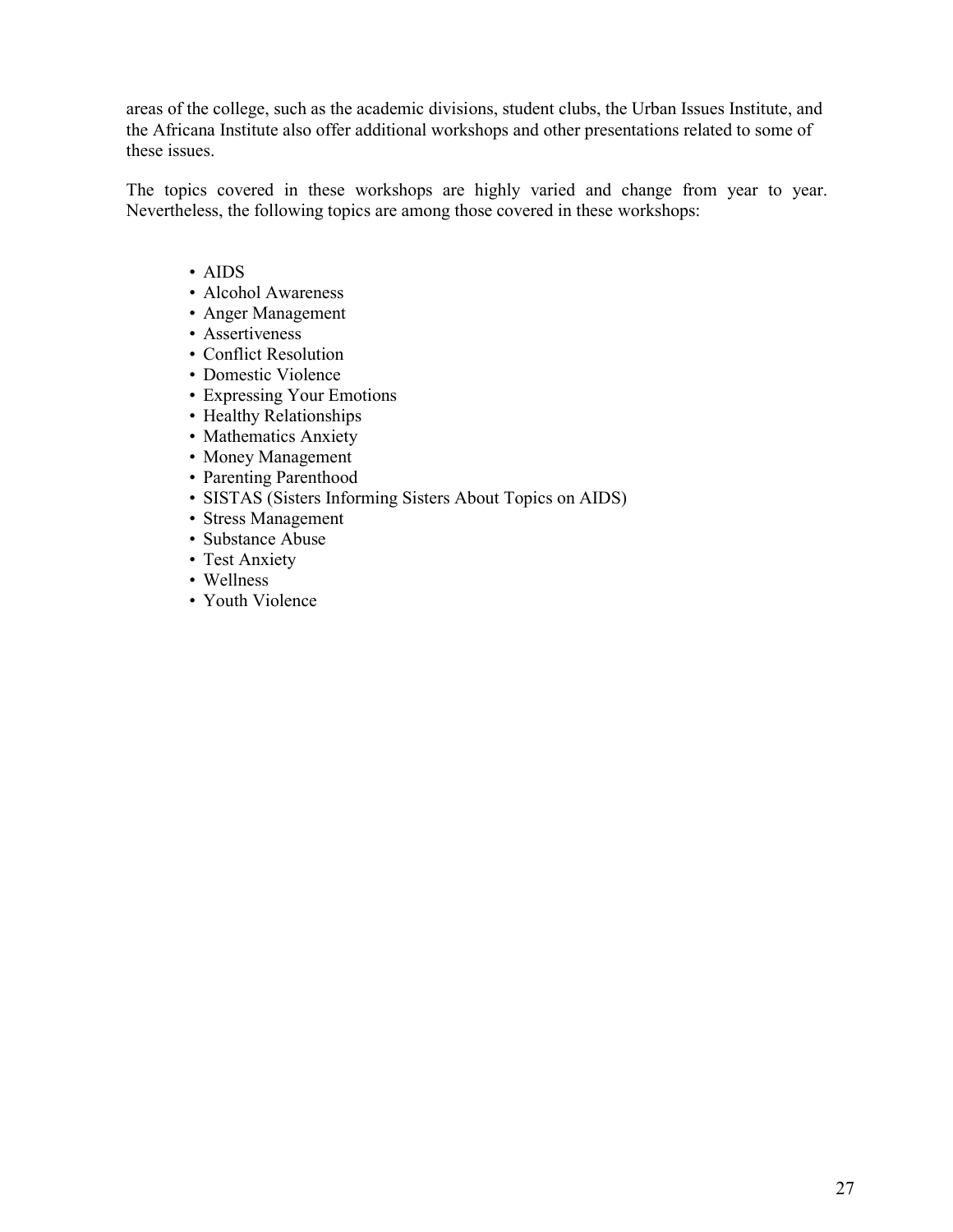# **Emergency Lockdown Procedures**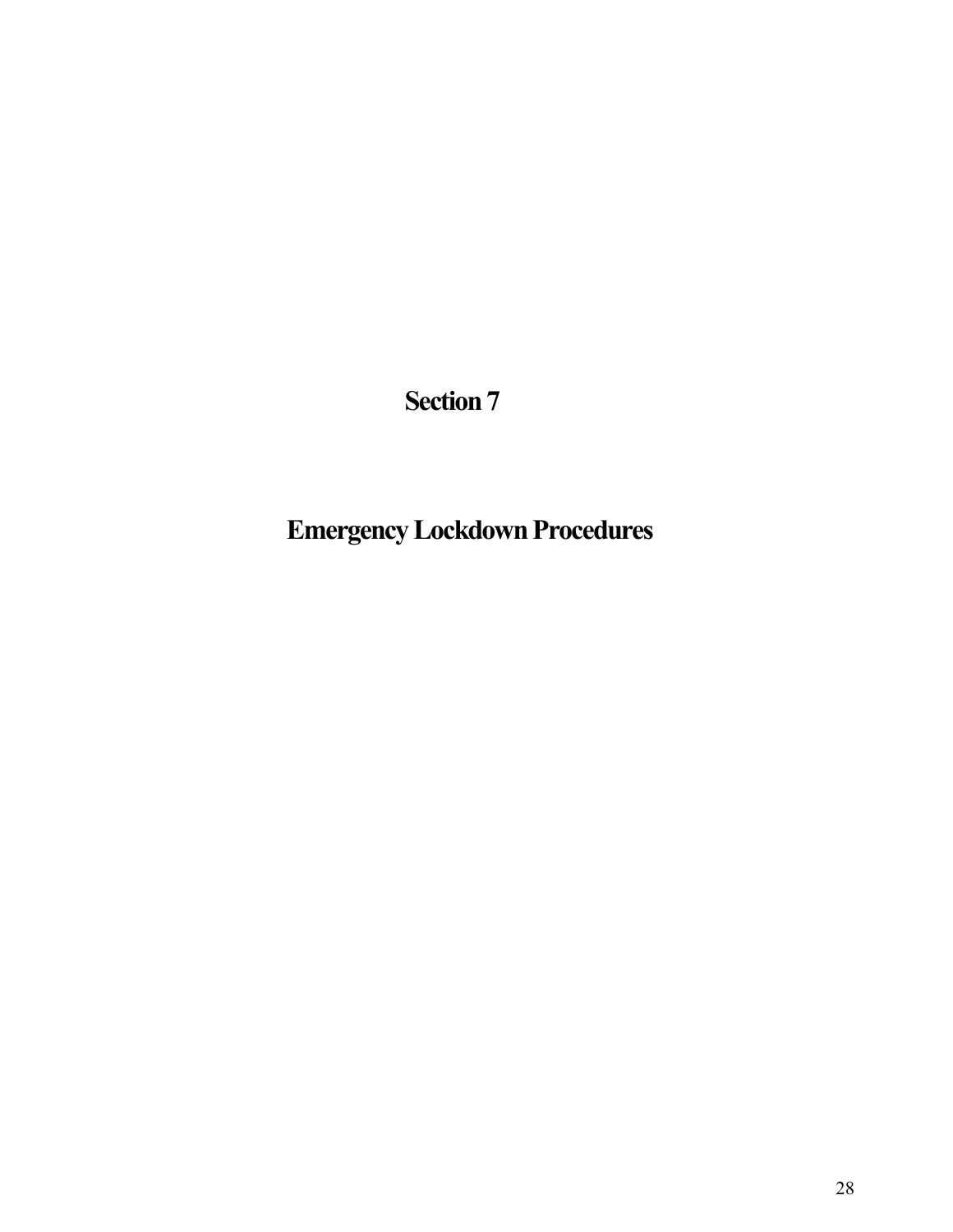# **Essex County College Emergency Lockdown Procedures**

Essex County College is committed to responding quickly and appropriately to extraordinary situations that could potentially have devastating effects on the College community. Depending on the nature of the emergency, the decision to order a lockdown will be reached using established criteria that take into consideration the safety of students, staff and visitors. Unlike other emergencies where the building is evacuated and cleared, a lockdown requires securing a campus or an area as quickly as possible. It involves moving the college community out of public and open areas into secure areas such as classrooms and offices.

## **PROCEDURES**

The decision to order a lockdown will be made by the President, Executive Director of the Division of Administrative Services and/or Director of Public Safety. Lockdowns are ordered in response to two distinct threats:

- 1. Lockdown- a direct threat to the safety and wellbeing of the College community such as a situation involving an individual armed with knife, gun or explosives, a hostage situation or a terrorist attack.
- 2. Hold & Secure- an incident arising from a police action, environmental hazard or weather related activity outside the College that poses no direct threat to people inside the building. In this case, the College would conduct business as usual but all entrances to the College would be locked. This action would deny access to the building from the outside.

# A. LOCKDOWN

All lockdown notifications are made over the public address and emergency text system. The announcement is initiated by the Director of Public Safety.

# **1. STAFF/STUDENT AND FACULTY RESPONSIBILITIES DURING A LOCKDOWN**

If any threat is viewed or perceived, call Campus Police at 973-877-3312/3135 or 911. The goal is to remove oneself from the area of immediate threat, exit the building if possible, go to a secure area and remain out of sight.

# **2. IF SAFE EXIT FROM THE BUILDING IS NOT POSSIBLE, TAKE THE FOLLOWING ACTION:**

- Remain calm and encourage others to remain calm.
- Immediately cease all activity (teaching, group work, meetings, recreational activity...).
- If you are in a classroom or office, remain there.
- If you are in a hallway, move to a room or other place of safety immediately.
- Provide assistance, where required, to individuals who are differently abled or have language barriers.
- Secure doors if possible, turn out lights, cover windows or pull shades if possible.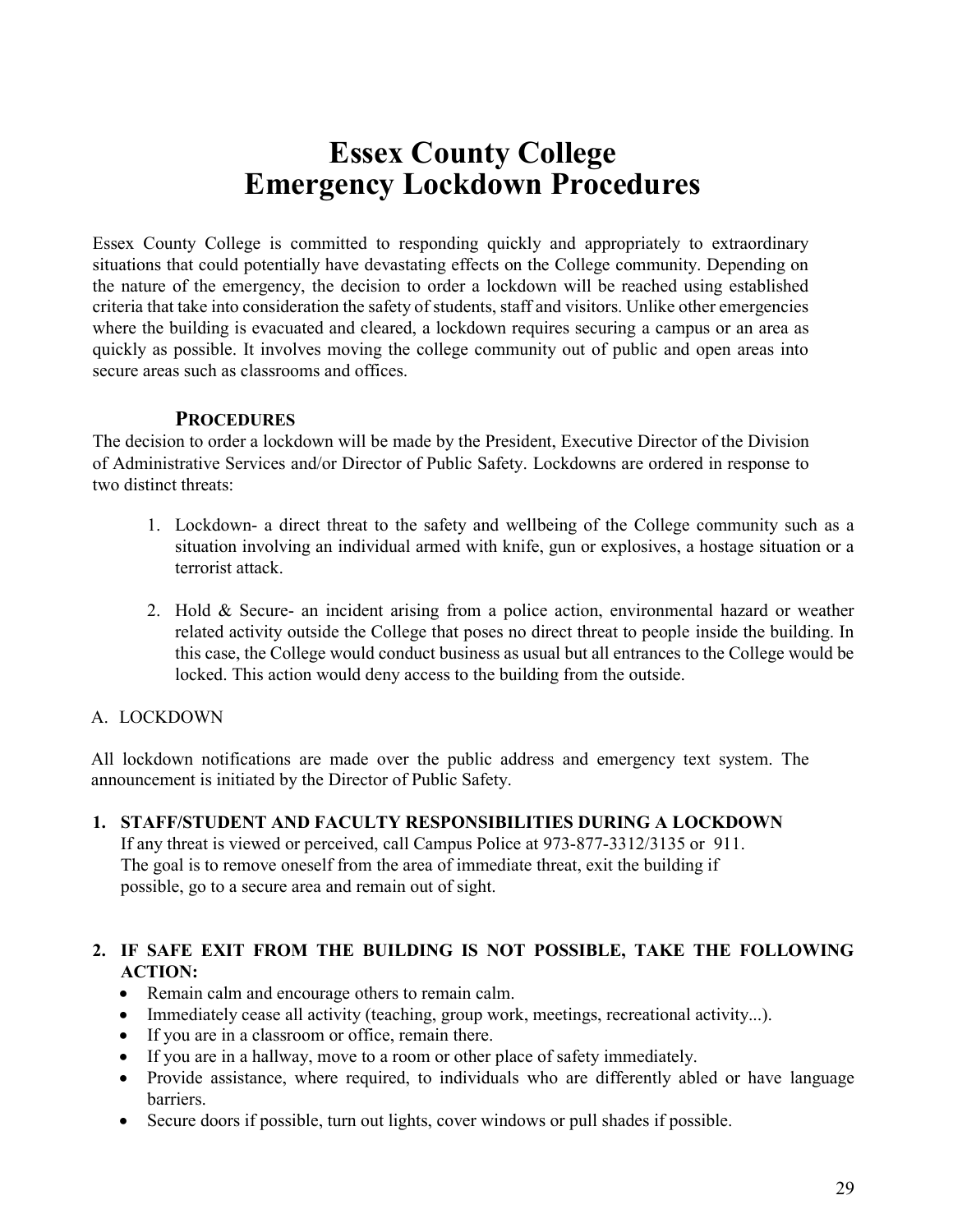- Remain quiet and out of sight. Stay away from all windows and doors.
- Silence cell phones or devices that can generate noise.
- Staff members or volunteers should record names of persons present.
- Stay quiet and await instructions. Lockdowns can last a considerable time.
- Do not open the door under any circumstances.
- Do not evacuate if a fire alarm sounds unless identifiable emergency officials knock on your door and advise evacuation or unless you are certain that there is a need to evacuate.

# **3. IF YOU ARE OUTSIDE THE BULDING THAT IS IN LOCKDOWN:**

- Do not enter the building.
- Move as far away as possible from the building under lockdown and wait until further notice/direction is provided by campus security or police.

## **4. IF YOU ARE AT A DIFFERENT CAMPUS OR LOCATION:**

- Do not call the location that is in lockdown.
- Wait for information and situation updates that the College will provide.

# **5. FOR OPEN AREAS SUCH AS CAFETERIA, LIBRARY OR GYMNASIUM:**

- Generally follow the same steps as those listed above.
- If there are no doors that can be locked or barricaded, take shelter under desks, tables, chairs or behind bookcases or other furniture or equipment.

## B. HOLD & SECURE

- 1. All hold and secure notifications are made over the public address and emergency text system. The announcement will be initiated by the Director of Public Safety.
- 2. Remain in the building until emergency officials advise that it is "all clear" to leave.
- 3. Security staff is responsible for locking and securing all exits/entrances.
- 4. Security staff is responsible for monitoring the main entrance and admitting only authorized personnel into the building for the duration of the Hold and Secure lockdown.
- 5. The College President will determine if it is necessary to cancel classes and release students from areas not immediately affected by the Hold and Secure lockdown.
- 6. The College President will authorize release of closure information for broadcast for day or evening activities via appropriate media if it is considered necessary.

# C. END OF LOCKDOWN OR HOLD & SECURE

The announcement of an "all clear" signal will be given to indicate the end of a Lockdown or Hold & Secure event. Security will conduct a door-to-door confirmation of this announcement.

# D. COMMUNICATION WITH THE MEDIA

All communication with the media about the event and the nature of the emergency will be handled by the Office of the President.

# E. POST LOCKDOWN AND HOLD & SECURE LOCKDOWN

• Counselors will initiate counseling and trauma services for those involved in the event if necessary.

• Security will review and evaluate the event and lockdown process. Evaluation will focus on the response by those who participated in the incident, and the effectiveness of communication to students, staff and the community during and after the incident.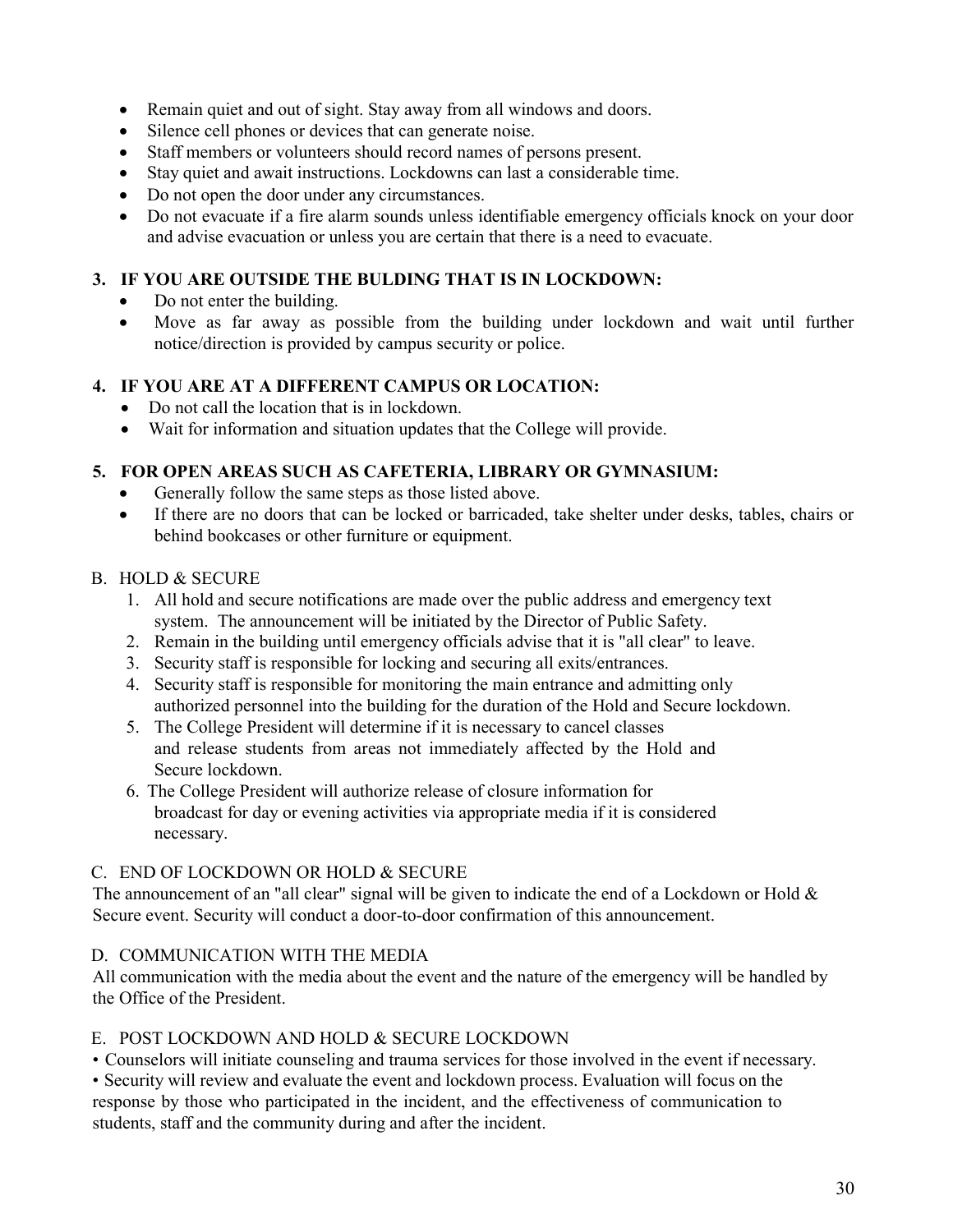**Emergency Notification**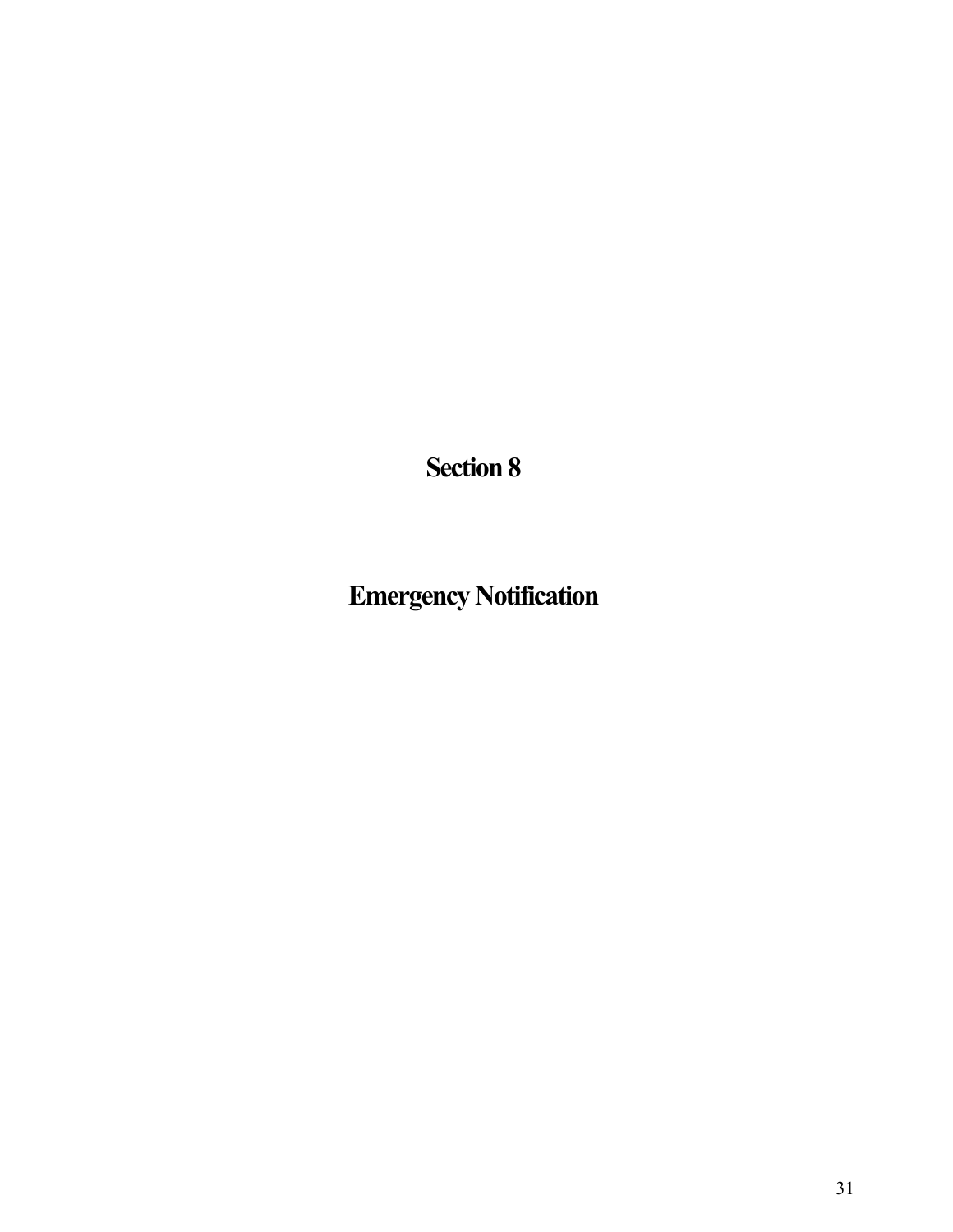# **ESSEX COUNTY COLLEGE EMERGENCY PROCEDURES**

# **I. CAMPUS EMERGENCY ALERT NOTIFICATION SYSTEM**

The Campus Emergency Alert System is a comprehensive notification system that alerts the campus community in the event of an emergency.\*

## **II. REGISTER YOUR CELL PHONE TODAY!**

- Dog onto the MyECC portal at[: http://myecc.essex.edu.](http://myecc.essex.edu/) The portal is located at the bottom of the page.
- Enter your area code, then enter your 7-digit cell phone number.
- Select your cell phone provider from the drop down menu.
- **Select 'Subscribe'**
- Then click on the Submit button.

#### **III. HOW DOES IT WORK?**

**In the case of an emergency, the campus public address system will alert the campus community to check one of the following for important information and/or instructions:** 

- Your phone, voice or text message (enrollment in the Emergency Alert Notification System required\*)
- [www.essex.edu](http://www.essex.edu/) and the **campus alert** page of the website.
- The Campus Police Department at 973-877-3312 or 877-3135
- Closed circuit TV screens in various high trafficked areas of campus buildings.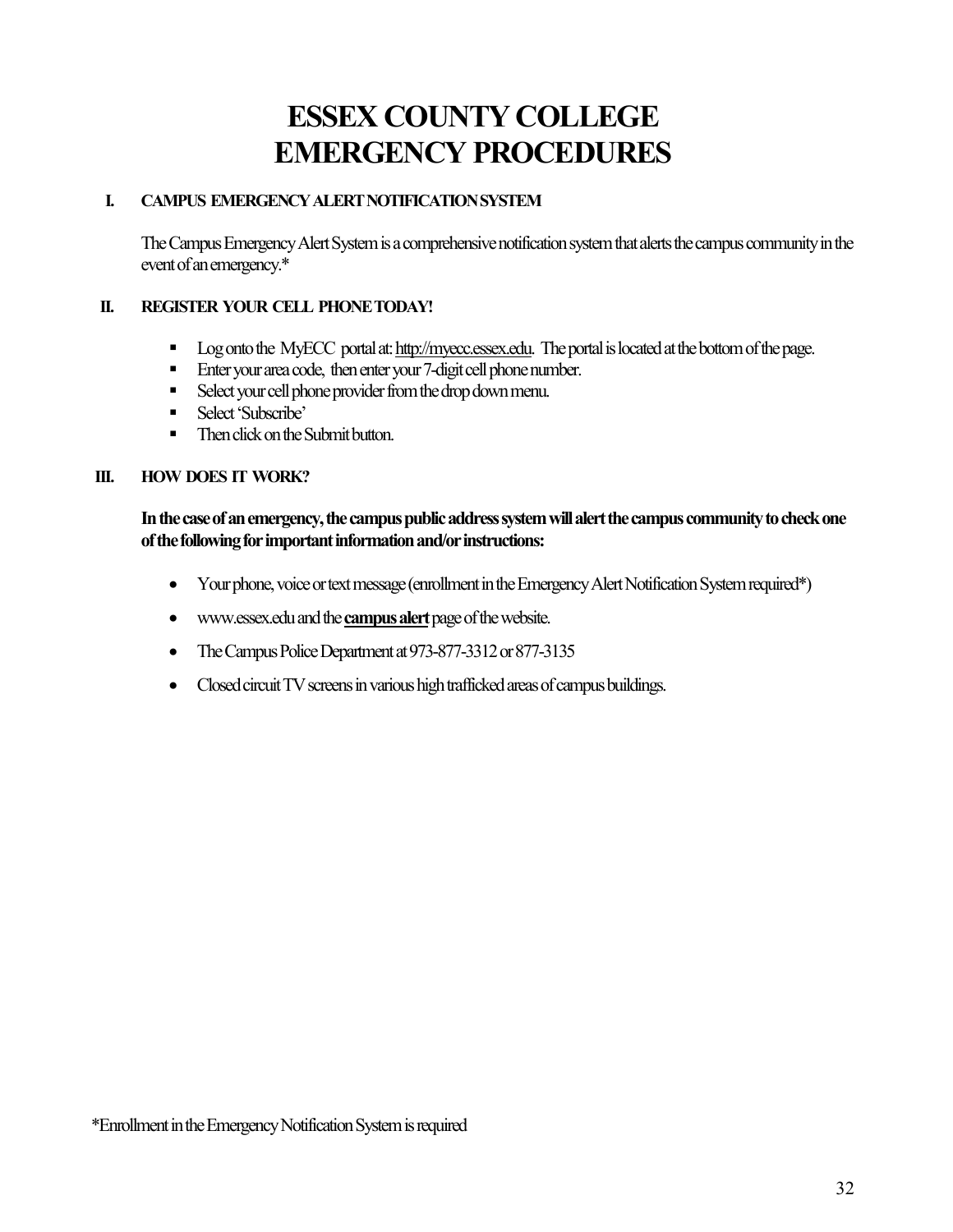**Department of Public Safety**